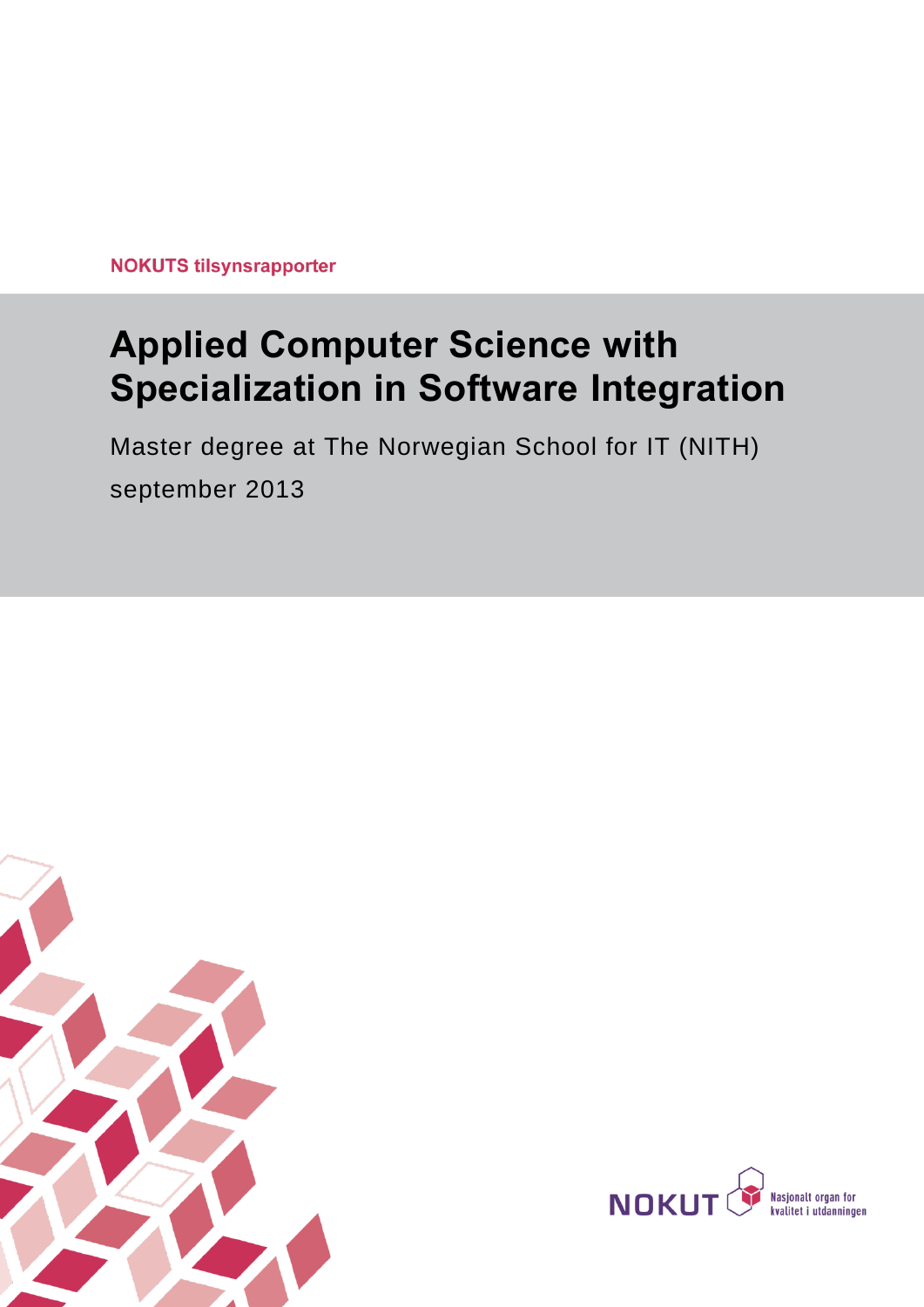| The Norwegian School for IT (NITH)                                                              |
|-------------------------------------------------------------------------------------------------|
| Applied Computer Science with Specialization in Software Integration                            |
| Master degree. 120 studiepoeng/ECTS.                                                            |
| 19th of September 2013                                                                          |
| Professor Frode Eika Sandnes, Oslo and Akershus University College of<br>Applied Science (HiOA) |
| Associate professor Marianne Graves Petersen, Aarhus University                                 |
| 13/149                                                                                          |
|                                                                                                 |

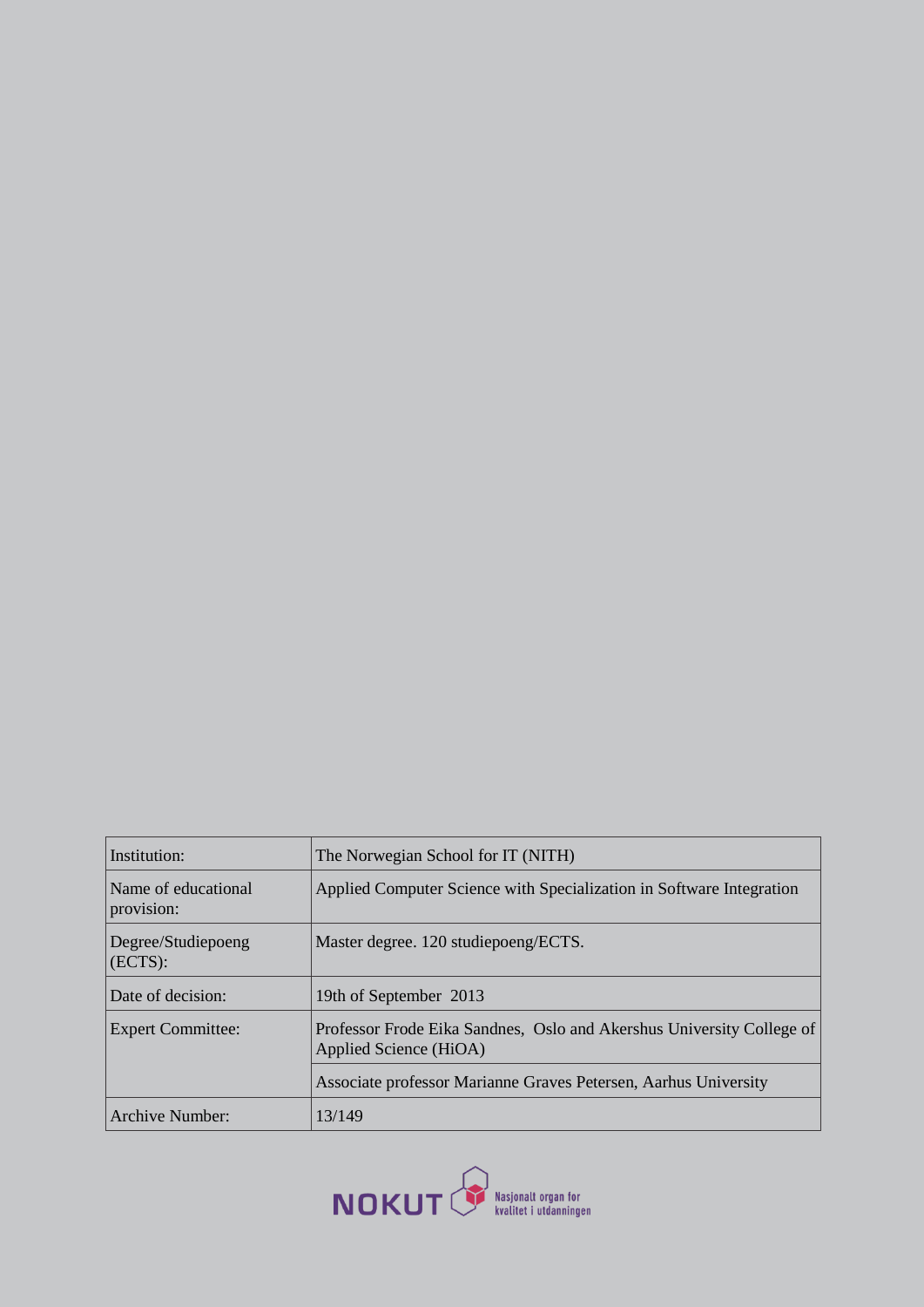## **Introduction**

The external quality assurance performed by NOKUT consists of evaluating the institution's quality assurance systems, accreditation of new provisions and revision of accredited provisions. Universities and university colleges have different self-accrediting powers. For an institution without selfaccrediting powers to establish a provision in a certain cycle an application must be made to NOKUT.

Hereby NOKUT presents the accreditation report of Applied Computer Science with Specialization in Software Integration at The Norwegian School for IT (NITH). The expert evaluation in this report is part of the accreditation process following NITH's application for accreditation of Applied Computer Science with Specialization in Software Integration<sup>1</sup> submitted before the application deadline on  $1<sup>st</sup>$  of February 2013. This report clearly indicates the extensive evaluation performed to ensure the educational quality of the planned educational provision.

Applied Computer Science with Specialization in Software Integration at NITH fulfils NOKUT's conditions for accreditation and is accredited by resolution of  $19<sup>th</sup>$  of September 2013.

This decision does not have limited validity in time. NOKUT will however make a subsequent supervision of the educational provision within three years.

Oslo, 19th of September 2013

TejiMeter

Terje Mørland Director General

l

Information on accreditation of educational provisions (in Norwegian):

[http://www.nokut.no/no/Norsk-utdanning/Universitet-og-hogskole/Akkreditering-av](http://www.nokut.no/no/Norsk-utdanning/Universitet-og-hogskole/Akkreditering-av-studietilbod/Korleis-sokje-akkreditering/)[studietilbod/Korleis-sokje-akkreditering/](http://www.nokut.no/no/Norsk-utdanning/Universitet-og-hogskole/Akkreditering-av-studietilbod/Korleis-sokje-akkreditering/)

<sup>&</sup>lt;sup>1</sup> Based on the expert assessment, NITH changed the name of the provision from Applied Computing to Applied Computer Science with Specialization in Software Integration (see part 6).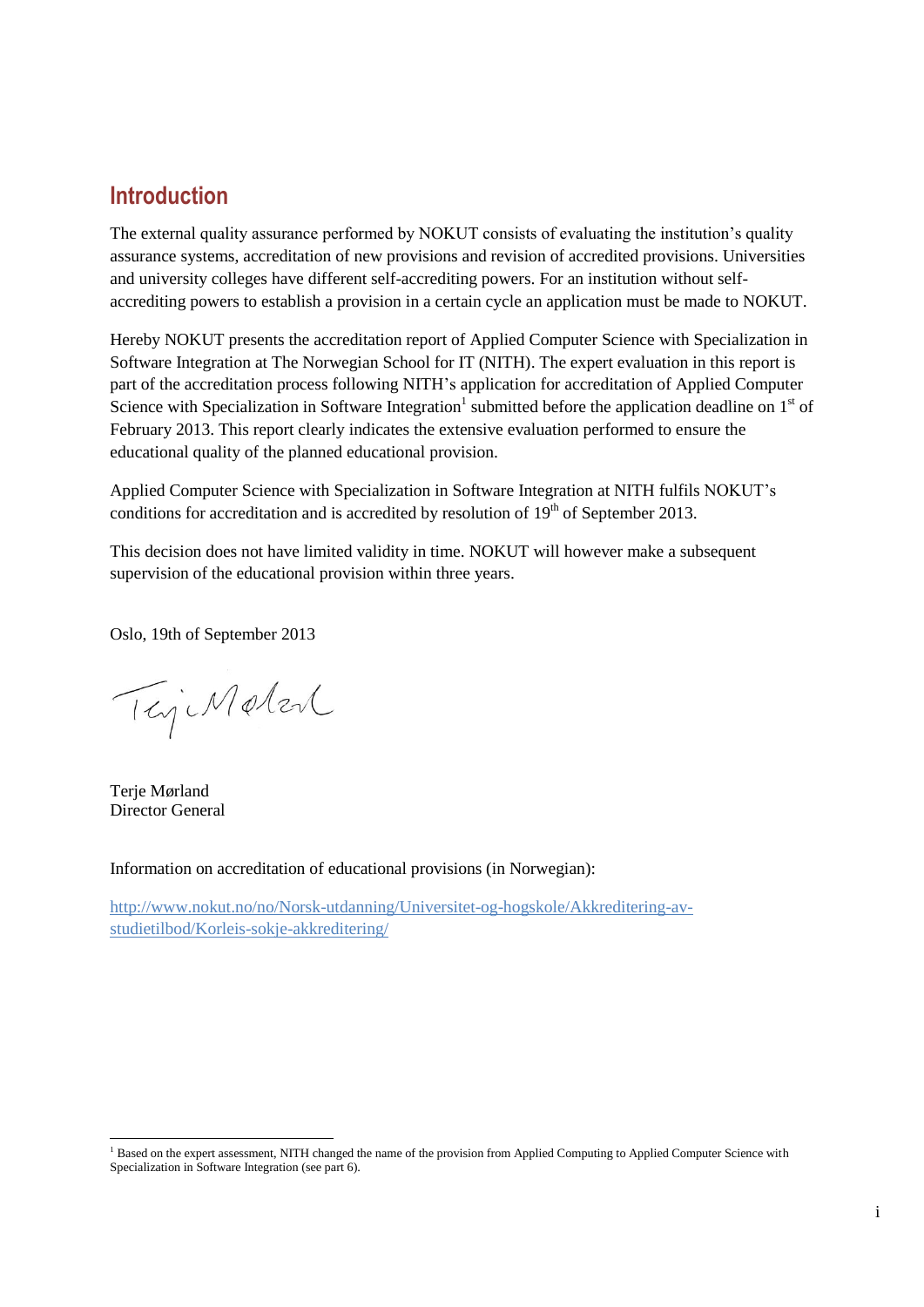## **Contents**

| 1 |  |
|---|--|
| 2 |  |
| 3 |  |
| 4 |  |
|   |  |
|   |  |
|   |  |
|   |  |
| 5 |  |
| 6 |  |
| 7 |  |
| 8 |  |
| 9 |  |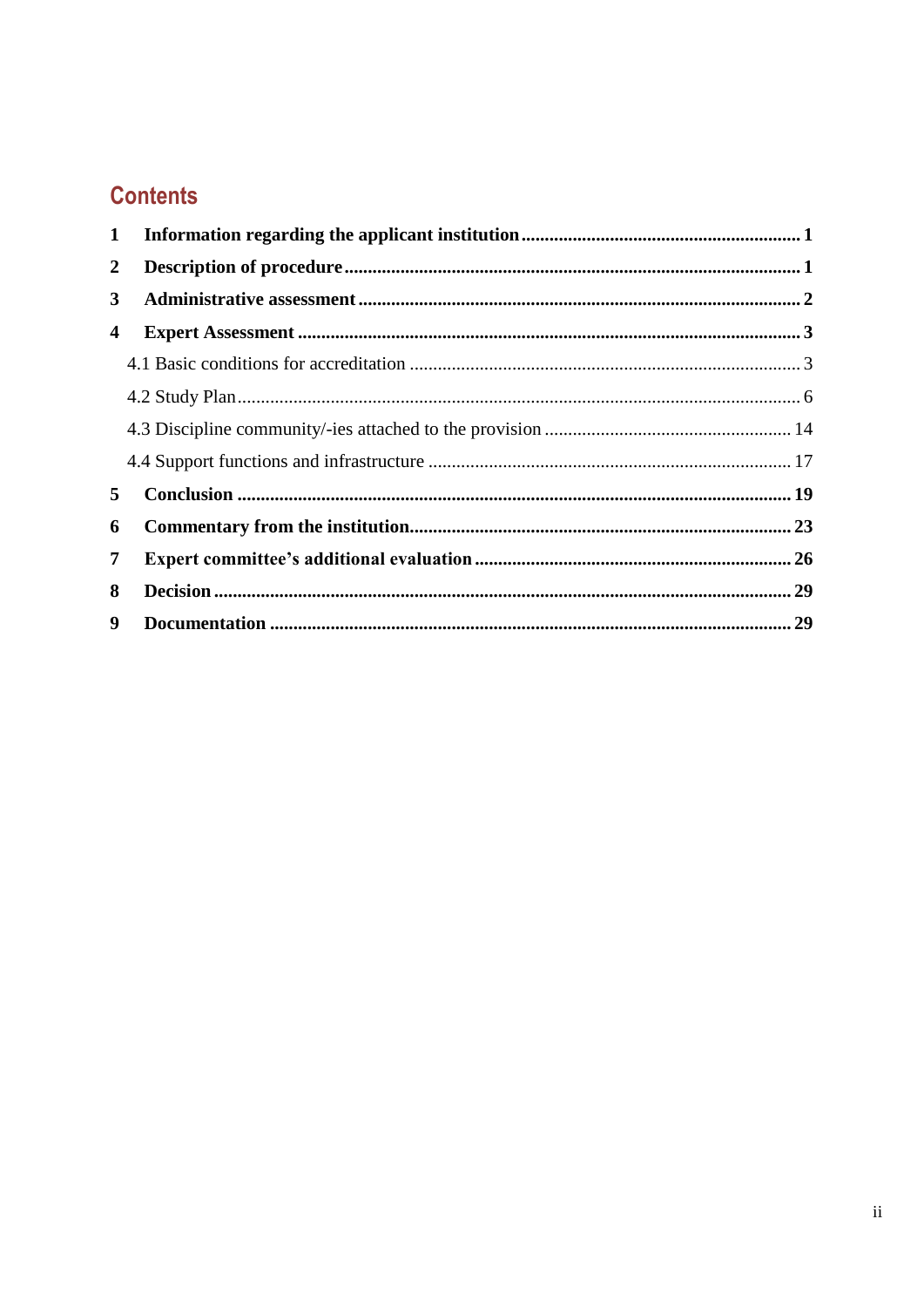## <span id="page-4-0"></span>**1 Information regarding the applicant institution**

The Norwegian School of IT (NITH) specializes in bachelor's and master's programmes in the field of IT. At present NITH offers bachelor programmes in areas such as programming, game design, 3D graphics, digital marketing and e-business as well as a master programme in information systems with two specializations: digital business systems and IS management & innovation.

NITH is a university college with accreditation from NOKUT. NITH has the power of selfaccreditation for educational provisions in the first cycle, but has to apply to NOKUT for accreditation of educational provisions in all higher cycles.

The following educational provisions at the institution have obtained accreditation from NOKUT:

• Master degree in Information Systems (2011).

The institution's quality assurance system was evaluated and accepted by NOKUT in 2011.

NITH applied for accreditation of master degree in Applied Computing (120 ECTS) within the application deadline  $1<sup>st</sup>$  of February 2013.

## <span id="page-4-1"></span>**2 Description of procedure**

NOKUT makes an administrative assessment to ensure that all basic conditions for accreditation are fulfilled as expressed in the Regulation concerning NOKUT's supervision and control of the quality in Norwegian higher education.<sup>2</sup> (hereafter referred to as the Quality Assurance Regulation on Higher Education.). For applications that have been approved administratively, NOKUT appoints external experts for the evaluation of the application. The external experts have declared that they are legally competent to perform an independent evaluation, and carry out their assignment in accordance with the mandate for expert assessment passed by NOKUT's board, and in accordance with the requirements for educational quality as determined by the Quality Assurance Regulation on Higher Education.

Following their assessment, the expert committee shall conclude either with a yes or no as to whether the quality of the educational provision complies with the requirements in the Quality Assurance Regulation on Higher Education. NOKUT also requests that the expert committee advise on further improvements of the educational provision. All criteria must be satisfactorily met before NOKUT accredits an educational provision.

If the conclusion reached by the expert committee is negative, the report is sent to the applicant institution, which is then given three weeks to comment. Thereafter NOKUT decides whether the comments should be sent to the committee for additional consideration. The committee is given two

 2 <http://www.lovdata.no/cgi-wift/ldles?doc=/sf/sf/sf-20110127-0297.html>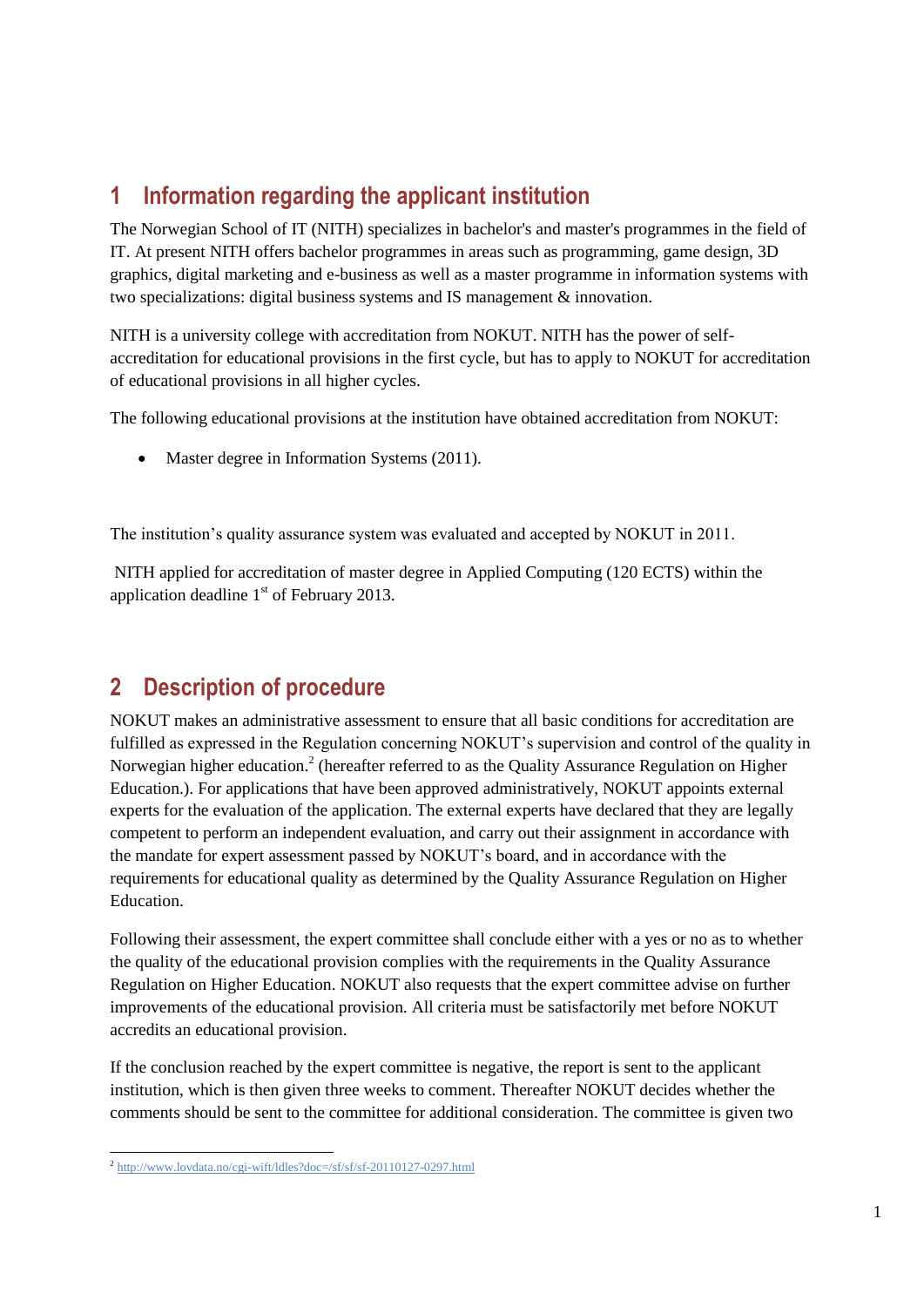weeks to submit the revised assessment. The director general then reaches a final decision about accreditation.

#### **About this report**

The current report presents the accreditation process chronologically. As described above, the committee is free to change its conclusion on accreditation in the course of the process, and has in fact done so in this report. The final conclusion is found in part 7.

## <span id="page-5-0"></span>**3 Administrative assessment**

#### **Quality Assurance Regulation on Higher Education § 4-1: Basic conditions for accreditation**

- 1. Demands expressed in the Universities and Colleges Act concerning the following arrangements will be assessed:
	- a. Internal regulations and governance
	- b. Appeals Committee
	- c. Learning Environment Committee
	- d. Educational Plan
	- e. Diplomas and Diploma Supplement
	- f. Quality assurance system

#### NOKUT's assessment

The intention of this article is to make it clear and predictable what regulations in the University and Colleges Act (2002) that NOKUT supervises. NITH offers accredited educational provision. Hence, it is presupposed that the demands expressed in the Universities and Colleges Act are fulfilled. Diploma supplement is evaluated as satisfactory.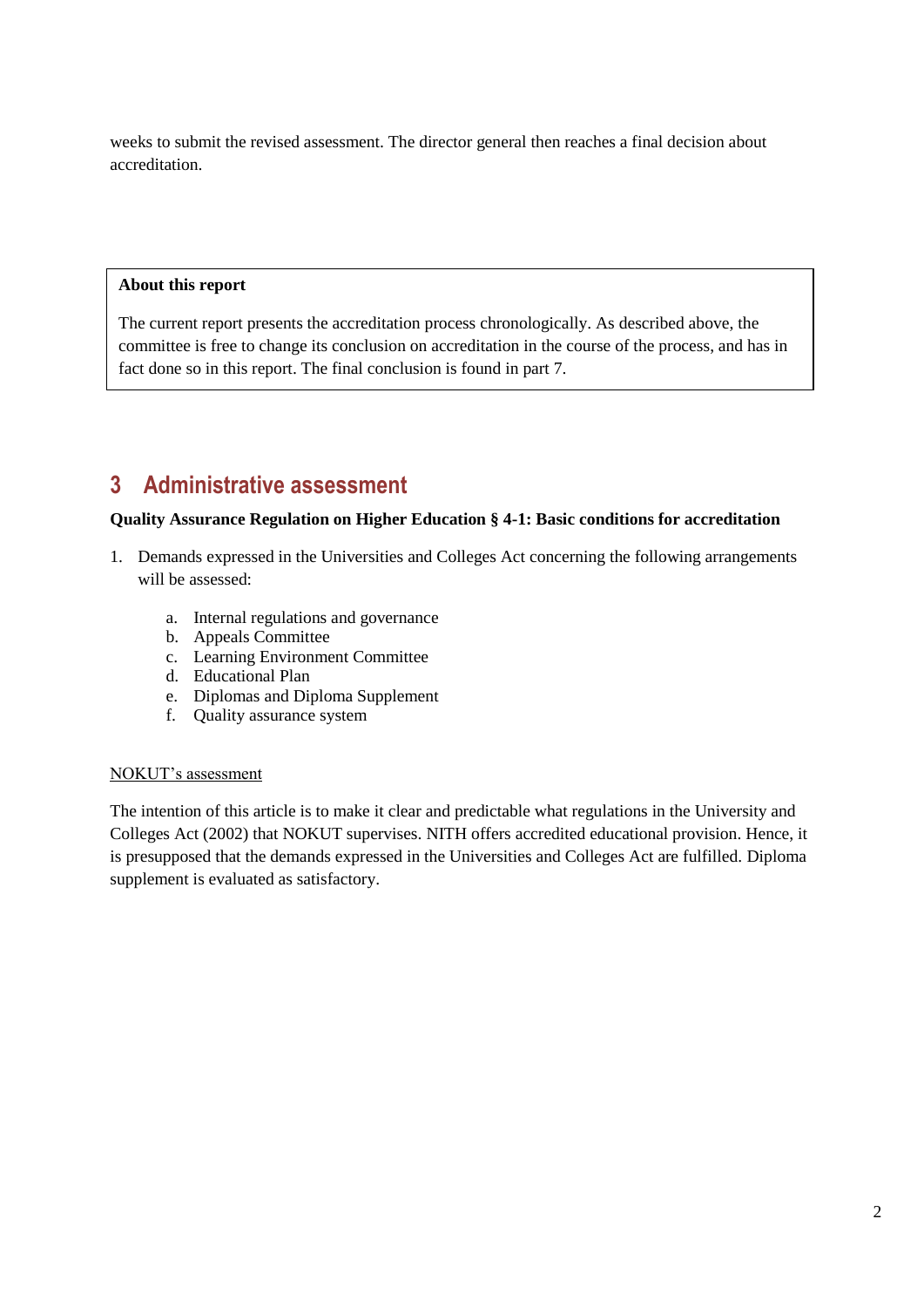## <span id="page-6-0"></span>**4 Expert Assessment**

This chapter is the expert committee's assessment. The term "we" refers to the expert committee as such. The number preceding each heading refers to the corresponding provision in the Quality Assurance Regulation on Higher Education.

## **Summary of the report**

It is our assessment that the Master degree in Applied Computing does not fully satisfy the accreditation criteria in in its present form. We are convinced that there is a huge potential for such a Master program as the curriculum is timely and relevant. However, there are several issues that need to be addressed and clarified. In particular there is a need for specifying the learning outcomes according to the National Qualification Framework and for further developing the structure of the provision to ensure progression and variation in the courses and exams.

## <span id="page-6-1"></span>*4.1 Basic conditions for accreditation*

## **4.1.1 Demands expressed in the Universities and Colleges Act.**

These demands have been evaluated by NOKUT in the administrative assessment. The expert committee has reviewed the Diploma Supplement and finds that it is sufficient.

## **4.1.2 Demands expressed in national curriculum frameworks, where such apply, and in relevant Regulations issued by the Ministry of Education and Research must be met.**

## Assessment

The accreditation application makes a reference to the accompanying document "Admission regulations for Master programmes and Master courses". According to this document this programme falls into the category outlined in paragraph 3 of the master degree regulations issued by the Ministry of Education and Research, that is, a 120 ECTS programme requiring an 80 ECTS specialization in the applicant's bachelor studies. Furthermore, these 80 ECTS should be in a relevant field to the Master's degree, such as IT, programming, software engineering or HCI. This kind of background is suitable for the provision.

NITH has not indicated the length of the independent work under 4.1.2. However, elsewhere it is described that the Master dissertation is of 45 ECTS. This is within the master degree regulations issued by the Ministry of Education and Research.

No national curriculum frameworks apply.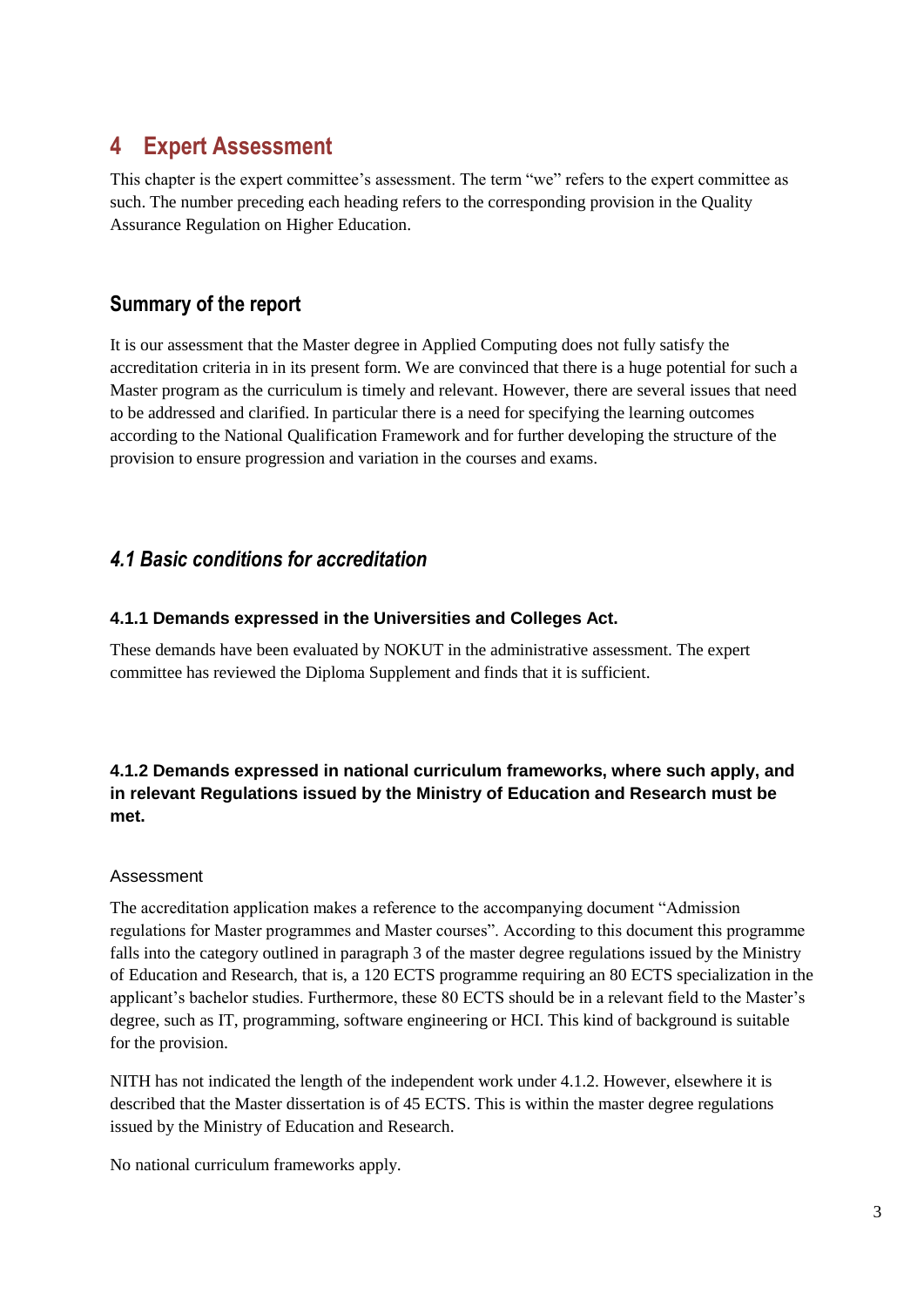## Conclusion

Yes, the condition is fulfilled.

• The institution is advised to clearly indicate that this is a 120 ECTS programme requiring 80 ECTS specialization for applicants in all relevant documentation.

## **4.1.3 Estimates of student recruitment, as relevant in relation to the establishing of a satisfactory learning environment and stable provision, must be presented.**

#### Assessment

Approximately 100 candidates successfully complete their bachelor studies at NITH every year. These 100 candidates provide a good basis for recruiting students for the programme. However, recently a master programme in Information Systems was accredited. It is a concern regarding recruitment that the two master programmes will compete for students, and the application does not describe how NITH intends to handle the internal competition. There are also positive sides to having two programmes, such as improvement of the learning environment if NITH introduces common academic and social arenas for students enrolled onto the two master programmes.

The master programme has a timely profile that should appear appealing to potential applicants and thus contribute positively towards recruiting students.

The accreditation application also describes an intention to recruit students nationally and internationally. However, no details are given regarding how NITH intend to attract and compete for these students.

The potential of recruiting part-time students is also mentioned in the application. Part-time students with part-time or full-time jobs pose certain challenges, and NITH is therefore advised to identify and implement measures to increase the quality of education for part-time students.

#### Conclusion

Yes, the institution's estimates are satisfactory.

The institution is advised to:

- identify how students will be recruited nationally and internationally
- devise a strategy for recruiting NITH's own bachelor candidates while preventing unconstructive internal competition with the other master programme in Information Systems
- identify how to ensure quality education for part-time students
- closely monitor the national student recruitment trends in computer science
- stimulate synergies and improved study environment by introducing common academic and social arenas for students enrolled onto the two master programmes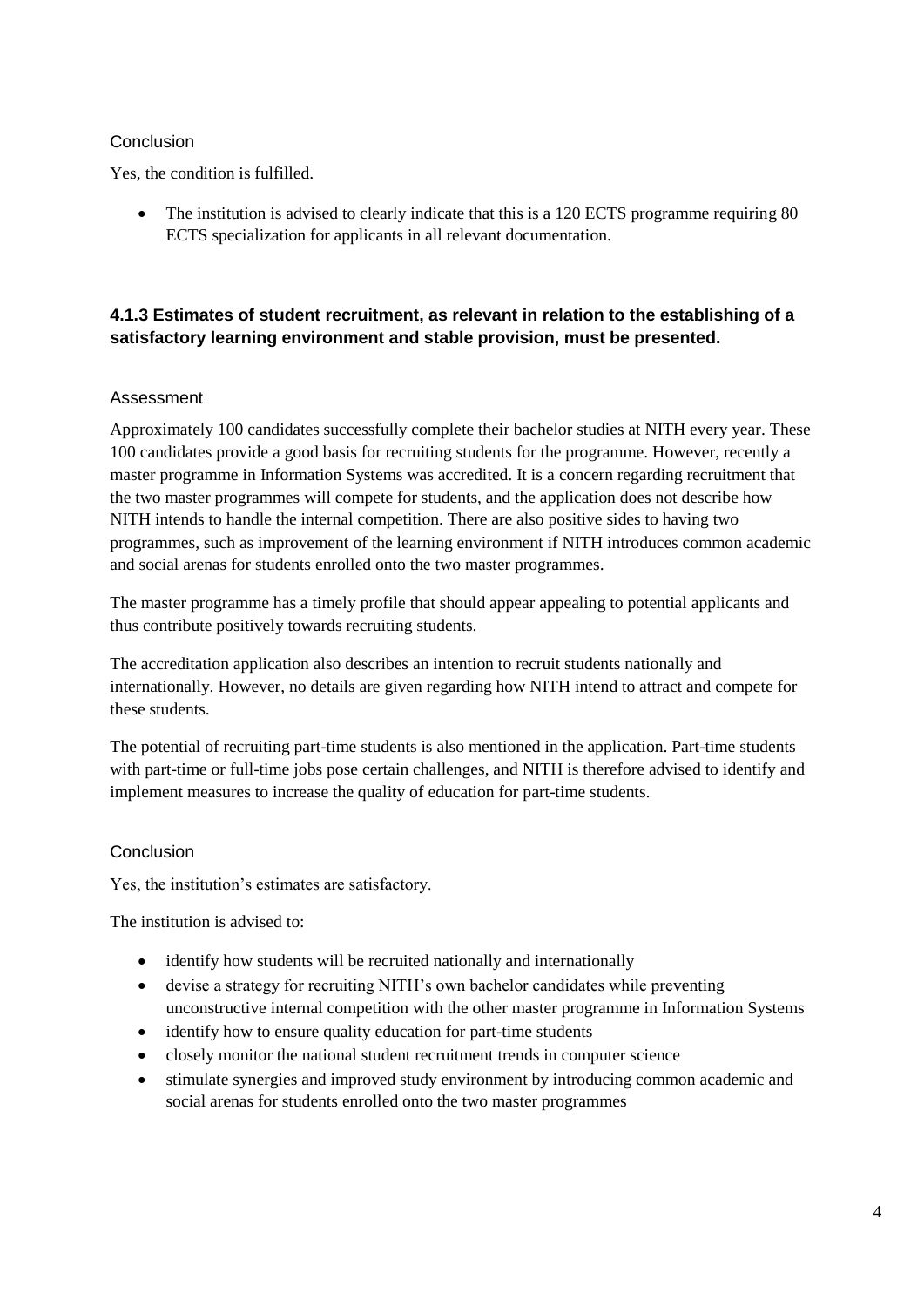## **4.1.4 A plan of the students' expected workload must be presented.**

#### Assessment

The plan for the students' expected workload is provided in Table 2 (page 6). This table is not accompanied by any explanatory text and it is thus hard to interpret NITHs intentions.

The plan indicates a yearly workload of 1600 hours, which is within the ECTS norm of 1500-1800 hours. Several activity categories are suggested. Regarding the workload the first year, the plan entails that students will have 591 hours of self-study, 0 hours seminars with presentation/discussion, 0 hours of supervision but 420 hours assessment.

We suggest that these figures need further consideration and explanation. First, one would expect that students need regular supervision throughout the various stages of their studies. Second, 420 hours appears generous for "assessment", as it is natural to associate this category with "assessment of student learning outcomes". An explanation of what assessment actually entails would be helpful in order to judge whether 420 hours is appropriate or not. Regarding the second year, the plan provides for 300 hours industry contact. Again, an explanation of what "industry contact" entails would be helpful in order to establish an impression of what the students will encounter. 300 hours is a significant amount of time.

According to paragraph 6 of the master regulations issued by the Ministry of Education and Research the amount of individual work should be in the range of 30-60 ECTS. It is difficult to assess whether this requirement is satisfied or not from the table. The application should clearly explain how this requirement is met.

## Conclusion

No, the institution's presented documentation is not satisfactory.

The institution is required to:

- provide an explanation of the numbers assigned to the various activities and what the various activities entail
- provide evidence that the amount of individual work is in the range of 30-60 ECTS

## **4.1.5 When part(s) of the provision is taught outside the degree awarding institution formally agreed documents must be in place to regulate issues of importance for the students.**

Not applicable.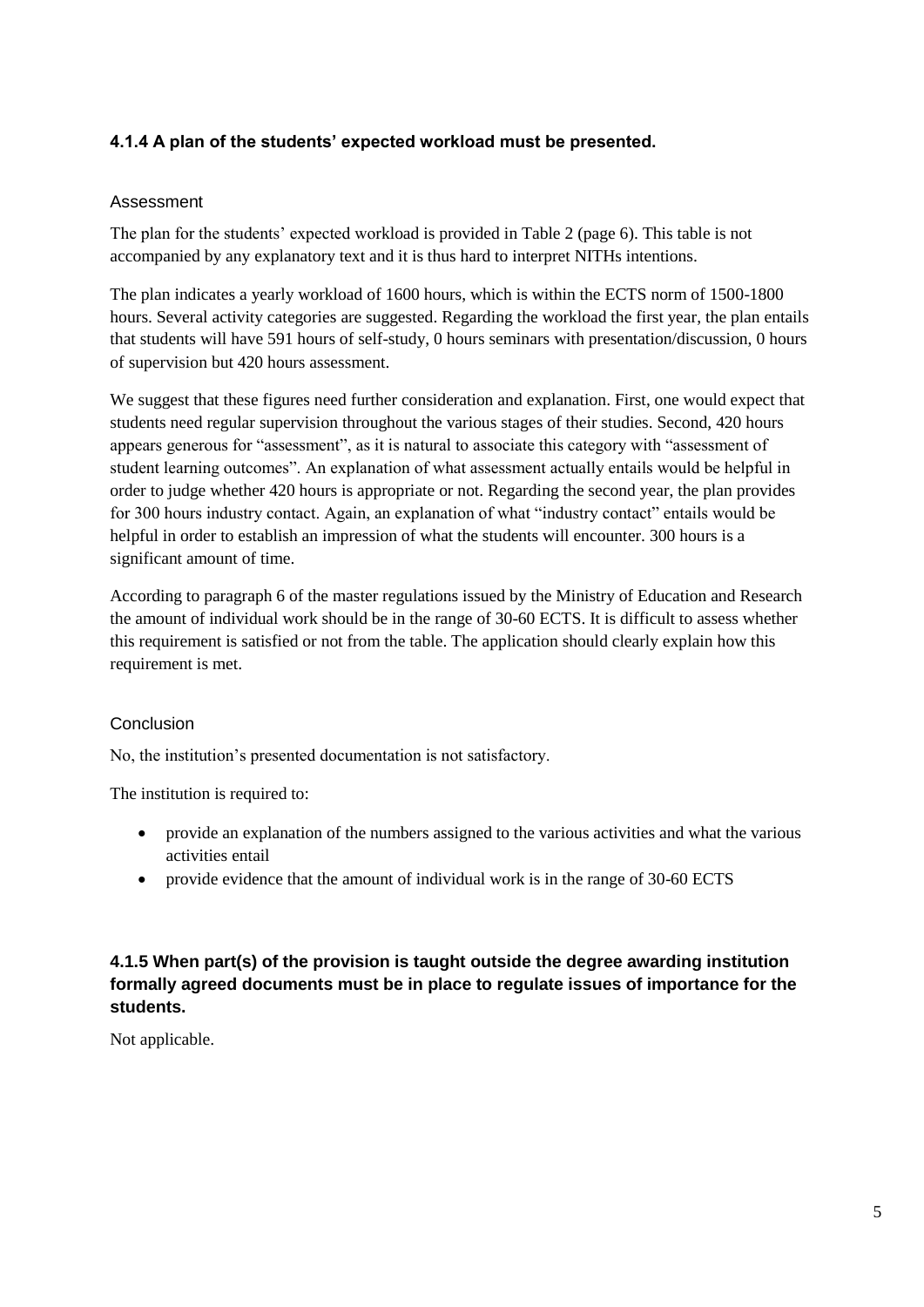## <span id="page-9-0"></span>*4.2 Study Plan*

- 1. The educational provision must have an adequate title
- 2. The provision must be described with reference to learning outcomes
	- a) Learning outcomes must be expressed in terms of a candidate's intended achievements in knowledge, skills and general competence, as related to the National Qualifications **Frameworks**
	- b) The provision's relevance for working life and/or continued studies must be clearly expressed.
	- c) Content and design of the provision must be satisfactorily related to the description of learning outcomes.
	- d) Teaching and student work must be suited for the achievement of intended learning outcomes, as expressed in the plan.
	- e) Exams and other means of evaluation must be suited for the assessment of the students' attainment of intended learning outcomes, as expressed in the plan.

3. The provision must have satisfactory links to research and academic and/or artistic development work, adapted to its level, volume and other characteristics.

4. The provision must be attached to student exchange and internationalization arrangements adapted to its level, volume and other characteristics.

## **4.2.1 The educational provision must have an adequate title.**

## Assessment

Applied Computing is a vague and broad title and the application does not refer to any formal definitions of applied computing. The term could be used in a number of specific fields besides the orientation specified in the application, such as oil and gas, meteorology and medical computing. In a broad sense "Applied Computing" could refer to all computing subjects that are not pure or theoretical. Since most of modern day computer science is applied, the title appears too broad in light of the modules offered and of what can be realistically covered by an academic staff of eight individuals.

The application further indicates that the programme is a specialization in Technology Integration. Technology is a very broad term that includes various sorts of hardware, and could refer to physical objects, such as pipes (systems of liquids and gas) and building material (technologies in the built environment). It would be more descriptive with a more narrow scope such as Software Integration.

## Conclusion

No, the title of the provision is not adequate.

• The institution is required to provide a title for the programme that accurately communicates its contents and scope.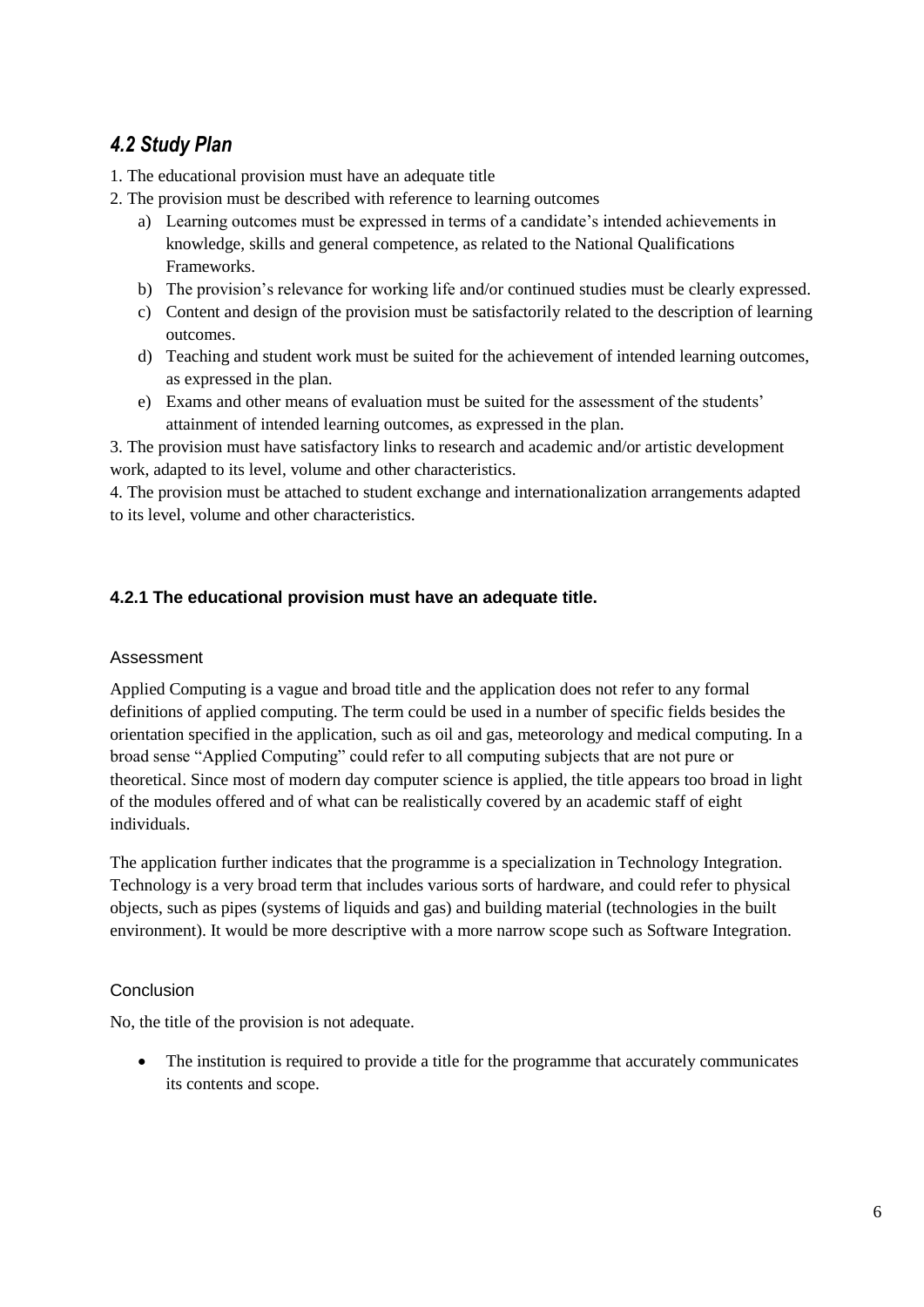#### **4.2.2 The provision must be described with reference to learning outcomes**

#### **a. Learning outcomes must be expressed in terms of a candidate's intended achievements in knowledge, skills and general competence, as related to the National Qualifications Frameworks.**

#### *The learning outcomes (from the application):*

Knowledge: Candidates will have an advanced knowledge of applied computing as a research field, in terms of theories, knowledge claims, research methods, tools, technologies and professional standards. They will be able to apply this knowledge, and to reflect on how applied computing contributes to close the gap between research findings, business needs and societal aims.

Skills: Candidates will acquire practical skills in analysing complex organizational problems, research issues and technology innovation opportunities. They will be able to design, develop and evaluate solutions. Candidates will also have strong skills in applying research methods, research design and analysis techniques.

Competence: Candidates will take responsibility for solving complex tasks and conducting a research based IT project at a high standard in an organisation. This includes the ability to choose the appropriate research approach to choose and/or develop a solution, to act professionally and ethically, and to evaluate and communicate the results in a systematic way.

#### Assessment

The accreditation application describes the provision with reference to learning outcomes on page 10 and 11. The knowledge, skills and general competence are described in three short paragraphs, where each paragraph comprises a few sentences each with a list of learning outcomes.

From the rather short description, and with the setup used in the application, it is hard to recognize the generic learning outcomes specified by the National Qualification Framework. Several of the key aspects are covered, but the different generic learning outcomes are combined and mixed, and some of the generic learning outcomes appear to be missing.

The assessment of how the provision relates to the generic learning outcomes outlined in the National Qualification Framework will be much simplified if NITH instead uses a similar setup. That is, for instance the use of a bullet point for each distinct learning outcome listed in the same order. See for instance how they are listed by the Ministry of Education and Research:

#### <http://www.regjeringen.no/upload/KD/Vedlegg/Internasjonalt/engelskoversettelse.pdf>

The learning outcomes are also described as future goals (future tense). However, the National Qualification Framework emphasizes the description of the state of learning as it will be once the student has successfully completed the programme and has become a candidate (present tense).

The accreditation has only devoted three short paragraphs to explaining the learning outcomes without any elaborate explanations. The description of the learning outcomes is a crucial part of the accreditation and needs to be more thoroughly described.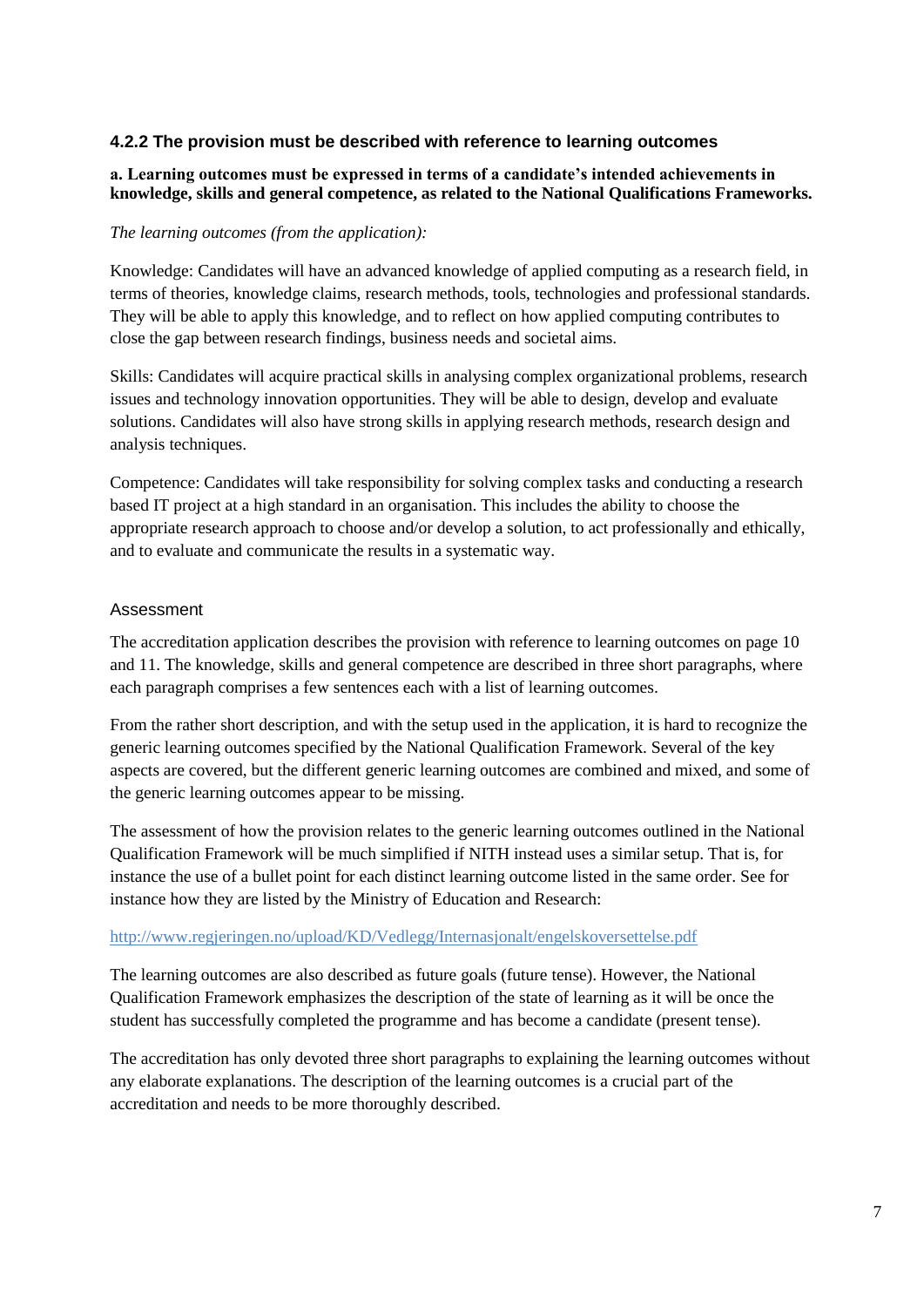## Conclusion

No, learning outcomes are not satisfactorily described.

 The institution is required to describe learning outcomes according to the National Qualification Framework with distinct and separate bullet points for each learning outcome written in present tense

#### **b. The provision's relevance for working life and/or continued studies must be clearly expressed.**

#### Assessment

The academic profile of the provision signals high relevance and timeliness through the name and the contents of the various courses. The provision as a whole holds potential for providing candidates with a useful start to their professional careers in the software industry. NITH has close ties with relevant companies though projects at both bachelor and master level. The testimonials accompanied by the application confirm the relevance of the provision.

Futuristic topics such as the Internet of Things holds potential for motivating and inspiring students, but may compete with other courses that perhaps could be more directly relevant to candidates' first job.

## Conclusion

Yes, the provision's relevance for working life and/or continued studies is clearly expressed.

 The institution is advised to further develop and describe the relevance of the more futuristic courses in the provision such as Internet of Things

#### **c. Content and design of the provision must be satisfactorily related to the description of learning outcomes.**

## Assessment

Table 3 on page 13 of the application describes the relationship between the learning outcomes at the programme level and the learning outcomes at course level. However, the table only partially accounts for this connection as only one learning outcome in terms of knowledge, skills and general competences are covered for each course. Thus, the table does not provide answers to how the other learning outcomes are covered by the courses that constitute the provision.

We recommend that the description include concrete examples on how the learning outcomes are met by specific courses or activities. In the description of the individual courses (Appendix 8) most of the courses have no articulated prerequisites. Courses at master level should be at a more advanced level than bachelor courses and it should be clear from the course descriptions what students should already know. This is particularly important when recruiting students from other institutions, especially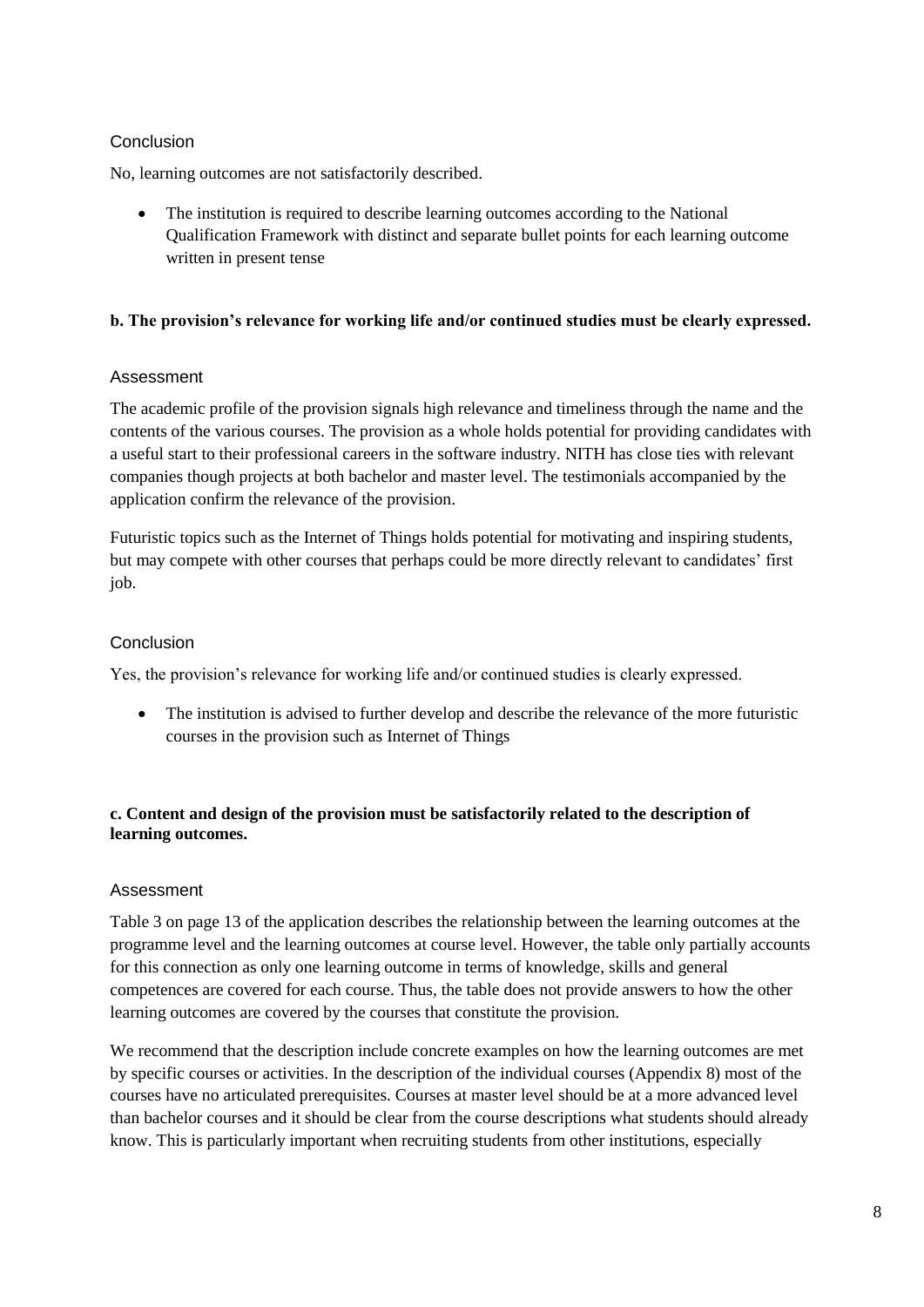internationally, as bachelor level course structures vary greatly and consequently it also varies what students bring of prior knowledge, skills and general competences into the study.

The following sections contain brief comments on the various courses:

**Systems Development** – it is a very ambitious course. It appears to be a mixture of a software engineering course and a research methods course. The committee finds it unusual to cover action research under this title.

**Big Data** – this is an exciting and timely topic. The academic staff does not have any documented competence to cover this topic, but have provided a recruitment plan to bridge the gap.

**Visual Analytics** – judging from the course description and its literature this course would probably be more easily recognized with the title "Information Visualization". "Analytics" often refers to the discovery of patterns through various statistical methods and this does not seem to be a central focus of this course where the focus is on the presentation. Judging from the course description it is unclear what makes this a master level course as opposed to a bachelor level course. According to the learning outcomes this could easily have been an advanced bachelor level course.

**Service and Integration Oriented Architecture** – this is a timely topic which is highly relevant for many companies and organisations.

**Agile Project Management** – this is a timely topic, which is highly relevant for companies and organizations.

**Mobile Computing** – the title "Mobile Computing" can be used in various contexts, for example communications, mobile technology, mobile human computer interaction and mobile architecture. Judging from the course description the course ambitiously attempts to cover all of these. The risk with the current orientation is that it may become too superficial, not covering any of the subtopics in sufficient depth to merit being at an advanced (master) level. As reference, there are master courses offered at various institutions around the world that for instance focus exclusively on mobile communication in depth (protocols and networking).

**Internet of Things** – this is a timely, inspiring and futuristic topic that may provide students with inspiration and motivate their studies. However, the course description refers to "reading list" and "research articles". What is the difference between the two?

**Interactive Enterprise Technologies** – this is an unusual title for a course. A simple google search for these three words gave only four hits. The title appears ambiguous, as it is unclear whether the focus is on interactivity or enterprise. According to the course description the course is actually concerned with "interactive technologies". It is hard to see how "enterprise" fits into this course. The topic of enterprise computing usually have a quite different focus addressing the overall picture within the world of business (server side perspective), while interactivity usually is conserved with users and their interaction with machines (client side perspective).

**Consulting and Leadership** - it is hard to determine if this is a master level course. One may question whether students should have a separate course such as this or whether this should be an integral part of a project or other courses. Undoubtedly, consulting and leadership will be useful for candidates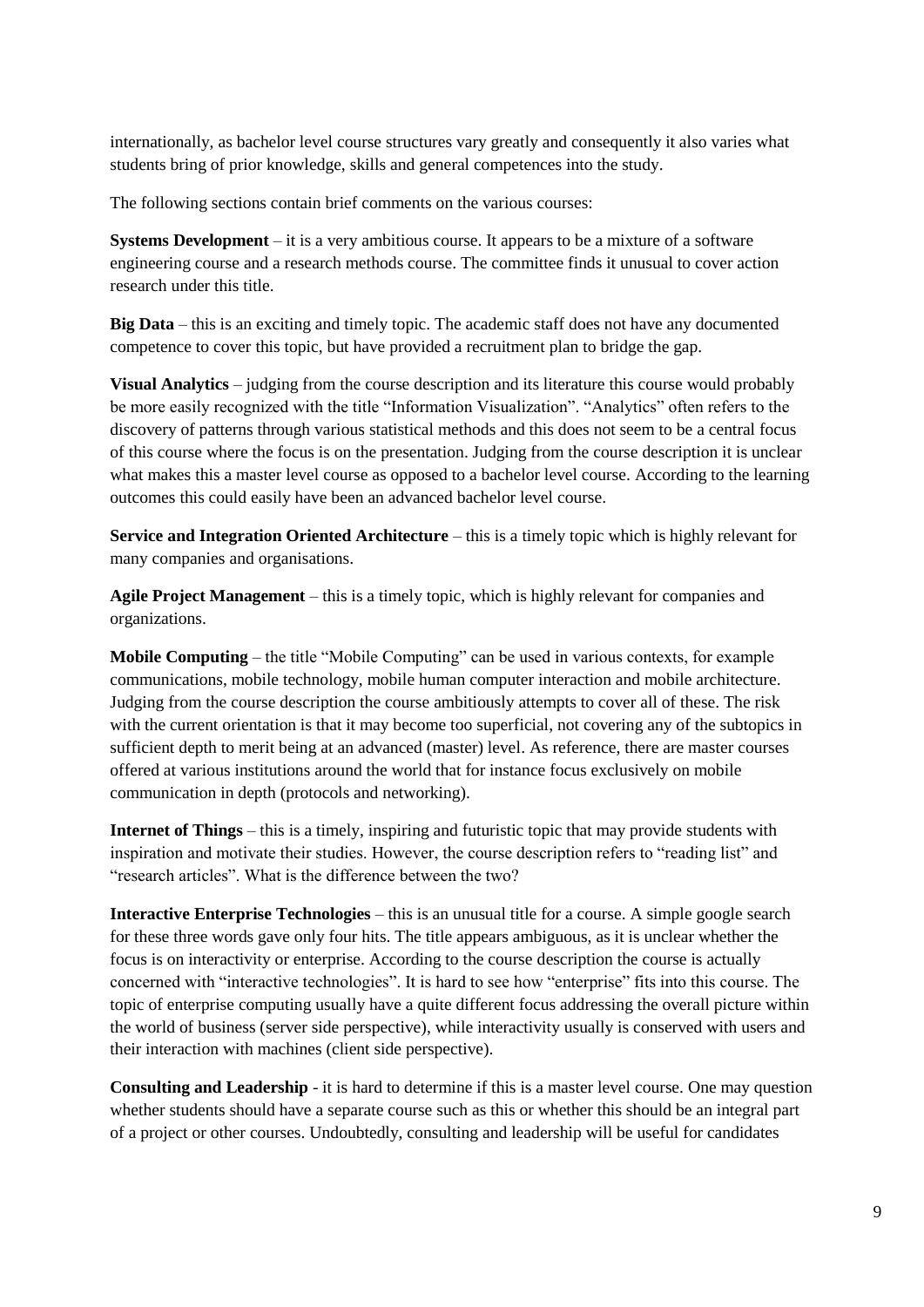completing this provision, but it is questionable whether 7.5 ECTS is sufficient to go into adequate depth for the course to be practically useful.

**Research Methods** – this is a crucial topic at master level and the key to a successful master project. The course description appears somewhat superficial and at the same time ambitious. The intentions are to cover both qualitative and quantitative methods, but how much quantitative and qualitative methods are realistic? In particular, what methods and techniques will the students be acquainted with? These details should be better documented through the learning outcomes.

## Conclusion

No, the provision's content and design is not satisfactorily related to the description of learning outcomes.

The institution is required to:

- describe how the leaning outcomes at programme level are connected to the learning outcomes at course level. The description must demonstrate that all the learning outcomes are covered by the courses that collectively comprise the provision.
- review prerequisite descriptions for each course to ensure that students have prior knowledge, skills and general competences to start the various courses
- narrow the scope of the course Mobile Computing
- rename the course Interactive Enterprise Technologies simply Interactive Technologies
- provide a more detailed description of the learning outcomes for the course Research Methods and sharpen its focus.

#### **d. Teaching and student work must be suited for the achievement of intended learning outcomes, as expressed in the plan.**

## Assessment

The accreditation application provides a convincing description of how NITH intends to run the master programme. The application states that the provision will be achieved through lectures, seminars, group work, project work, reading of research articles, technical demonstration, presentations, written work and supervision. However, one gets the impression that the courses that makes up the provision all have a very similar structure, which suggest that the teaching and student work is not sufficiently varied. For example, most courses are structured in blocks of four weeks where the first two weeks are combinations of lectures and presentations in class and the two last weeks are for self-study and essay writing. It is not clear why essay writing is a good way to comply with learning outcomes within the different learning domains.

The application does not describe the expected progress of the students at the various stages of the programme and the internal relationship between the various modules is not clear. For half the courses there are no prerequisites and thus it is not clear how the courses progress to become increasingly challenging and build upon what the students already have learned in previous courses. It is problematic if half the courses are introductory without any prerequisites.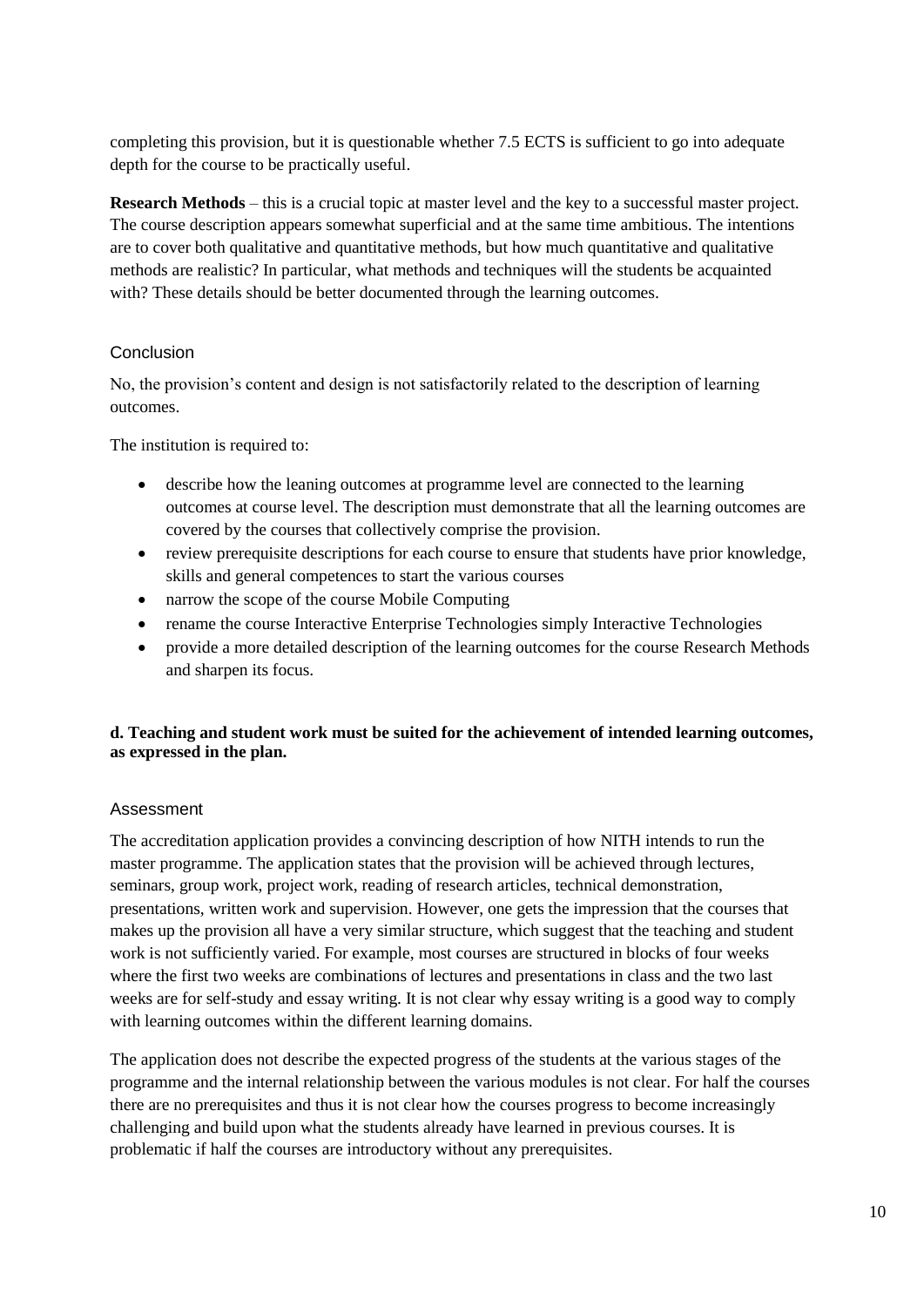Moreover, the final master project starts after all the courses are completed. Perhaps by introducing a more varied structure could contribute to stimulating students' learning processes? NITH has strong links with relevant companies and these companies could be brought in to serve as case studies for both the curriculum and course work. The provision is highly relevant to industry and this connection to industry holds great potential for making the curriculum even more relevant and engaging.

It would be beneficial to students if the study plan contained more detailed descriptions of the various elements. Some examples include:

- the forms of teaching
- the coursework students are expected to conduct and the extent of the work
- the length of written work (number of words)
- what "technical solution" actually entails
- whether students are to work in groups or individually
- if the "literature" is mandatory or optional reading.

There are several 2nd cycle learning outcomes in the National Qualification Framework that are not clearly described in the application (see section 4.2.2a). Consequently, the application does not account for how the teaching and student work relate to these learning outcomes. Examples include "reflect", "work independently" and "contribute to new thinking and innovation".

#### Conclusion

No, the teaching and student work is not suited for the achievement of intended learning outcomes, as expressed in the plan.

The institution is required to

- describe the expected progress of the students and the internal relationship between the courses
- introduce more variation in the means used for teaching and student work
- revise the teaching and student work descriptions in the study plan to reflect changes in the learning outcome descriptions

#### **e. Exams and other means of evaluation must be suited for the assessment of the students' attainment of intended learning outcomes, as expressed in the plan.**

#### Assessment

Table 5 on page 15 describes which means of evaluation and examinations that will be used to evaluate the attainment of the intended learning outcomes. The table provides a somewhat superficial description of how knowledge, skills and general competence will be assessed in general terms. There are no details regarding the specific learning outcomes.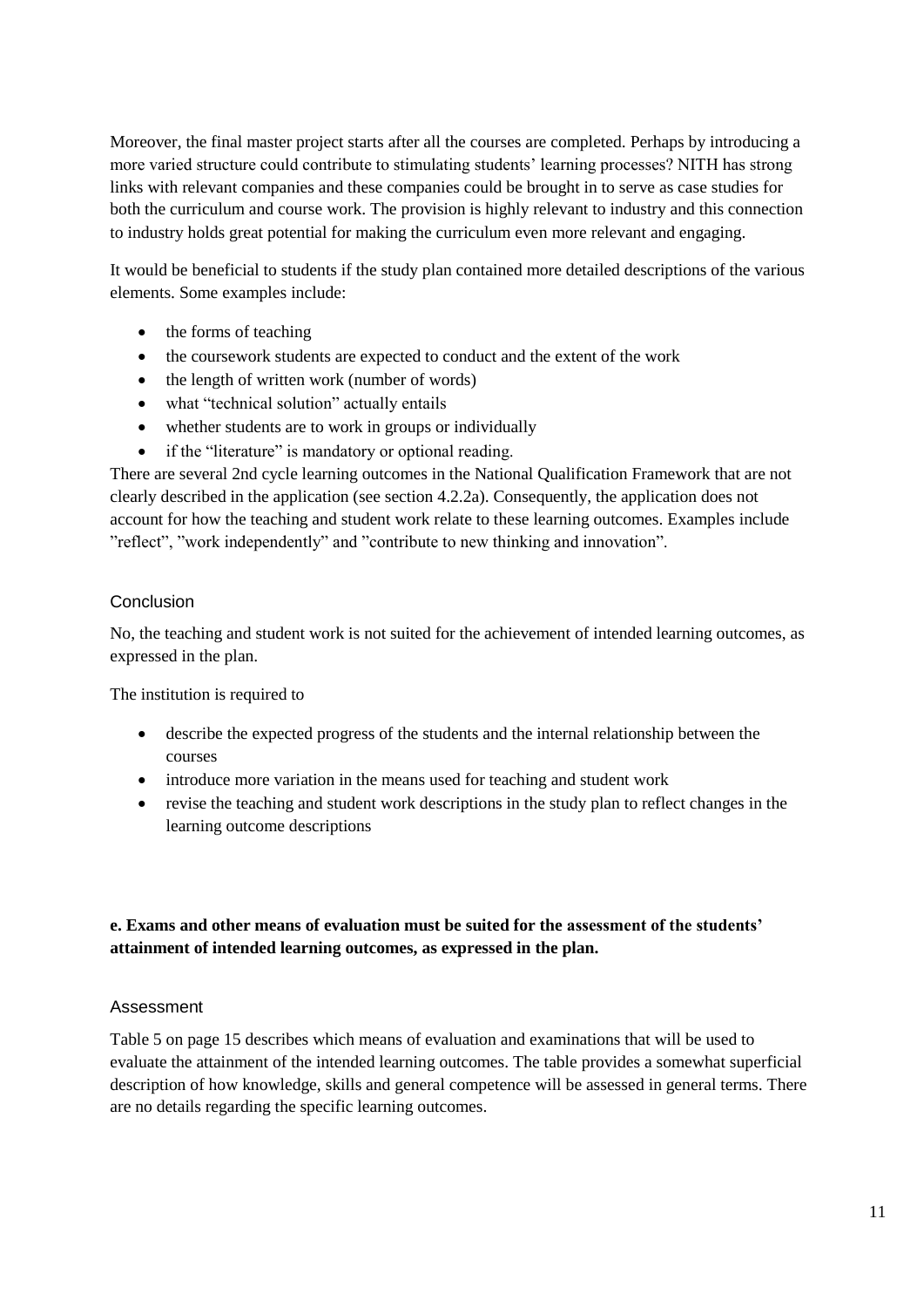Moreover, the course descriptions provide few details regarding the evaluations and what are expected from the students. For instance, in several courses, the assessment is of type "Hand in". It is not clear what this covers. Moreover, it is not obvious if written work is to be submitted as group work or as individual work. The length of written work (essays) and what aids students are allowed to use during exams is not specified, and the role of the products/applications developed by the students as part of the courses is not clear. Finally, it is not specified how a student can issue complaints in case of an unsatisfactory examination.

#### Conclusion

No, exams and other means of evaluation are not suited for the assessment of the students' attainment of intended learning outcomes, as expressed in the plan.

The institution is required to:

- specify details regarding how the learning outcomes are evaluated and provide a justification of why the specific means of evaluation are chosen
- provide specific details regarding the evaluation in the study plan to avoid ambiguities

## **4.2.3 The provision must have satisfactory links to research and academic and/or artistic development work, adapted to its level, volume and other characteristics.**

#### Assessment

The description of the provision shows strong links to research. The course material and curriculum in large parts contain research papers. Moreover, the course descriptions demonstrate that some of the academic staff members base their teaching on their own research when relevant. Students will also be included as active participants in ongoing research activities and thereby will gain first-hand research experience.

The research conducted by the academic staff has reasonably good links to the content of the provision.

The MoTeL laboratory is a laudable initiative, which holds great potential for motivating students to participate in ongoing research projects. Moreover, MoTeL could serve as an academic meeting point for active researchers and students.

Two of the courses in the study plan are indicated as providing students with relevant research method learning outcomes, namely Systems Development and Research Methods. It is an interesting idea to view Systems Development as a research methods course. The research methods course is ambitious with wide scope. One may argue that a more narrow scope will allow students to gain deeper learning outcomes instead of a superficial overview. Moreover, one may argue that introducing the research methods course earlier would give students the tools that allow them to better respond to the other courses that are research-based.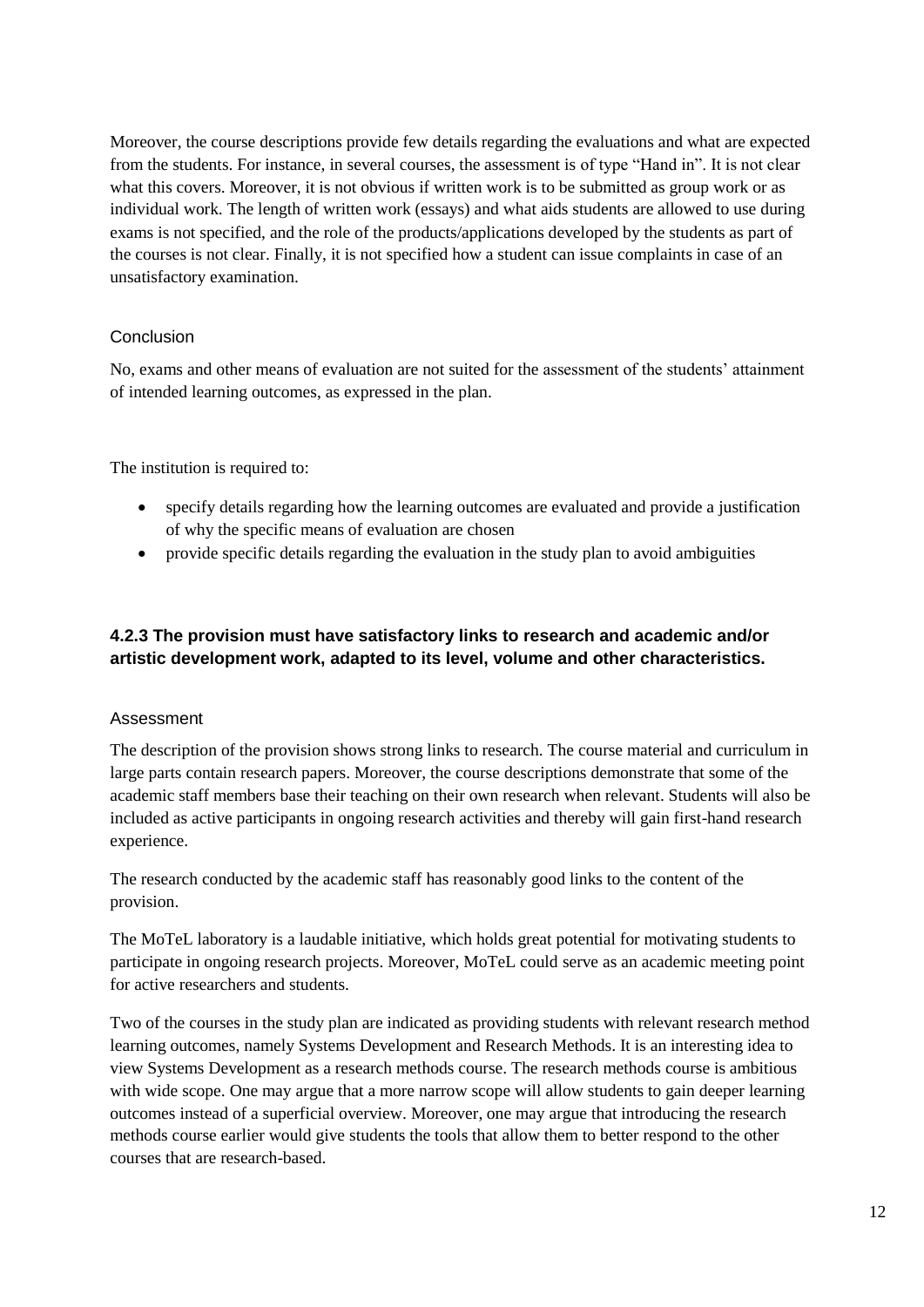Another consideration is to run the same research methods courses for the two master provisions to achieve a student environment with critical mass allowing students to appreciate the breath of research through the other students.

#### Conclusion

Yes, the provision has satisfactory links to research and academic and/or artistic development work, adapted to its level, volume and other characteristics.

The institution is advised to:

- maintain a continuous focus on actively involving students in ongoing research activities. The students should be considered a beneficial research resource.
- consider including students as co-authors on publications where students have contributed significantly through their work. Student co-authorship can be developed as an indicator measuring the degree of research-based education.
- consider combining the students from both master provisions into single research methods classes.

#### **4.2.4 The provision must be attached to student exchange and internationalisation arrangements adapted to its level, volume and other characteristics.**

#### Assessment

The master programme will in its entirety be taught in English and thereby provide a promising platform for internationalisation at home. NITH is planning to recruit international students and the presence of international students on campus will contribute to the international experience for all the students enrolled into the programme. Moreover, NITH have recruited staff internationally, which also will be important for the internationalisation at home experience.

NITH has established a distinct, concentrated and mature portfolio of agreements with foreign higher education institutions. Although the number of institutions is small, each agreement is actively used. Brunel University in the United Kingdom is one of the institutions with which NITH has a long lasting relationship and documented results. The content of the master programme has an international orientation and student mobility is therefore a realistic goal.

The accreditation application does not describe how the international students will be recruited and how the international students will be accommodated and socially integrated.

#### Conclusion

Yes, the provision has systems for student exchange and internationalisation arrangements adapted to its level, volume and other characteristics.

The institution is advised to: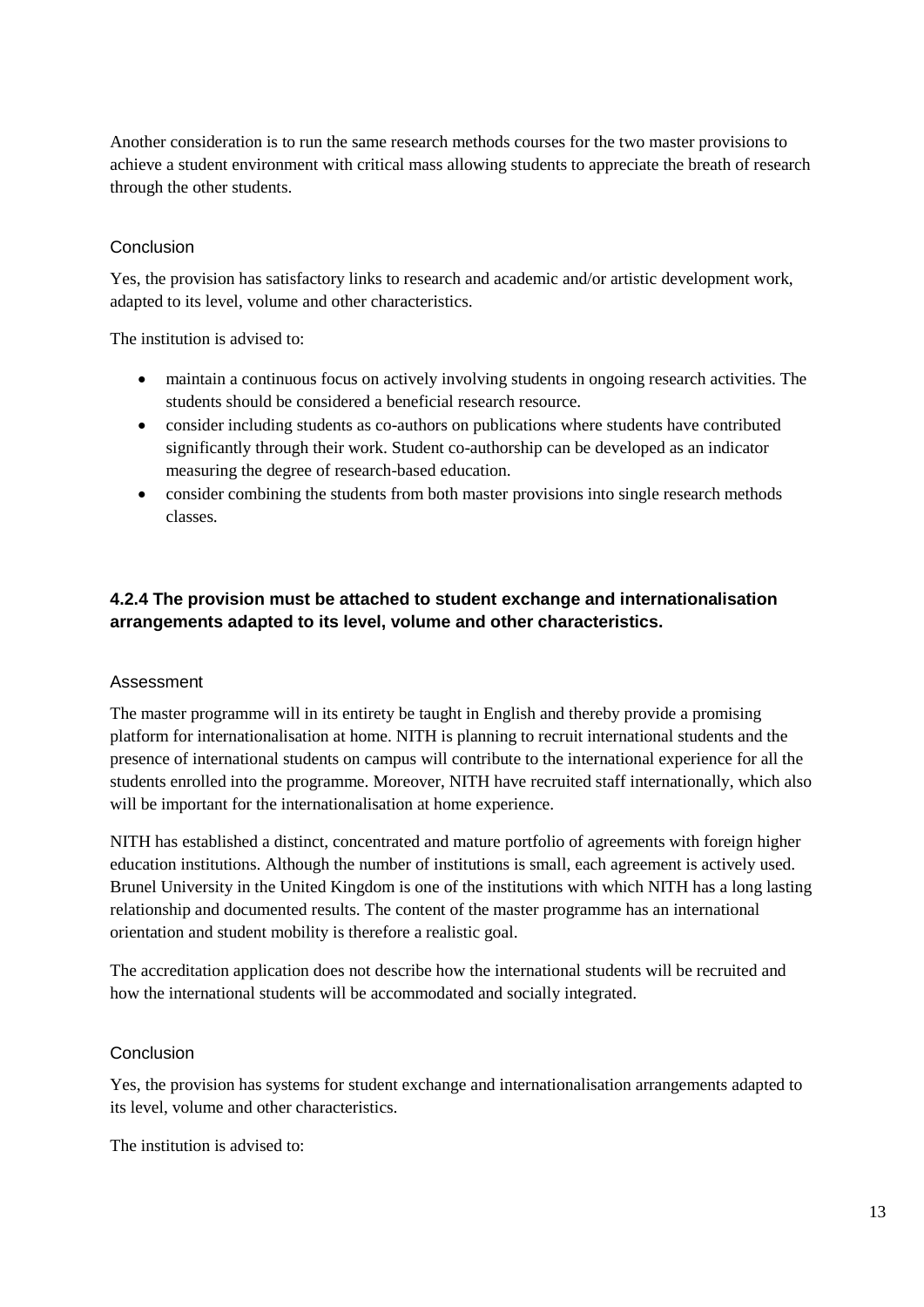- devise a plan for how international students are to be recruited
- devise a plan for accommodating the inbound international students so that they become an integral part of the student environment at NITH

## <span id="page-17-0"></span>*4.3 Discipline community/-ies attached to the provision*

## **4.3.1 The composition, size and collective competence of the relevant discipline community/-ies must be adapted to the provision as the plan describes it and adequate for the conduct of relevant research and development work.**

#### Assessment

The academic staff allotted to the provision is small, but satisfies the minimum requirements outlined in the regulations. The academic profile is closely tied to a small group of individuals and the programme is thus vulnerable to sudden changes in the group.

There is a satisfactory match between the academic profile of the academic staff and the academic profile of the master programme. This is especially visible in the course descriptions where the staffs' own research is represented in the curriculum.

None of the academic staff cover the area of Big Data and the committee's conclusion must therefore be negative, but NITH documents initiatives to recruit a new associate professor that will be able to cover this topic. When NITH can show an agreement of employment of an associate professor with academic profile described in the application, this demand is fulfilled.

The publication lists suggest that the academic staff collaborates and publishes research together. This is a laudable practice and contributes to the robustness of the group, and to stimulating the exchange of competence and experience between senior and junior researchers.

The academic staff documents many years of experience teaching at master level, especially through its collaboration with Brunel University, and through one year of running their own master programme in Information Systems.

## Conclusion

No, the composition, size and collective competence of the discipline community/-ies is not adapted to the provision as the plan describes it, and is adequate for the conduct of relevant research and development work.

The institution is required to:

 employ an associate professor in Big Data with the academic profile described in the application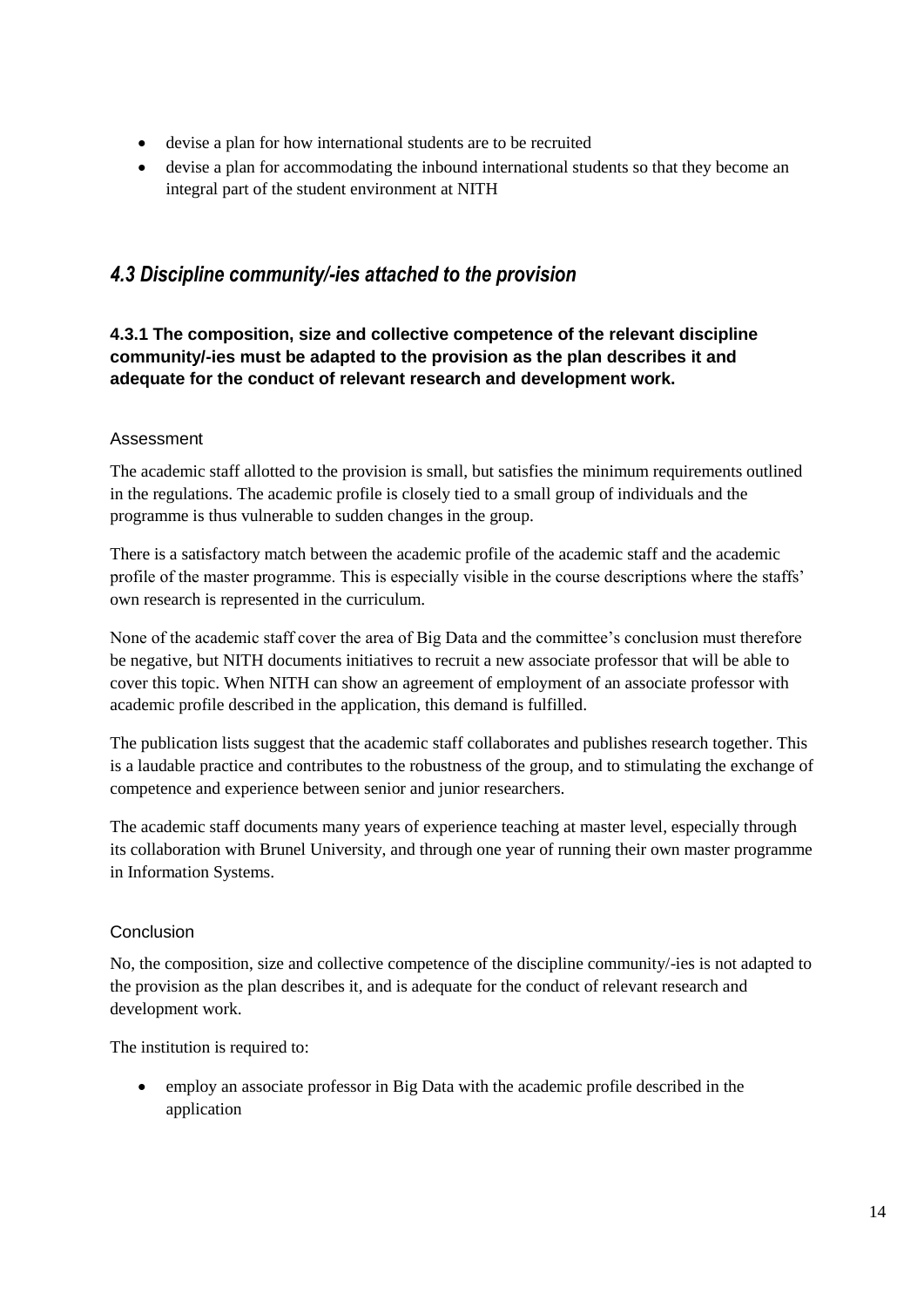The institution is advised to:

- actively strive to strengthen the robustness of the academic staff allotted to the provision to achieve critical mass
- encourage the academic staff allotted to the provision to collaborate on the taught modules and research activities

## **4.3.2 At least 50 per cent of the academic FTEs allotted to the provision must be members of the institution's own academic staff. Of these, professors (full or associate) must be represented among those who teach the core elements of the provision.**

**b. For second cycle provisions, at least 10 per cent of the relevant discipline community/-ies must be full professors, and an additional 40 per cent associate professors.**

## Assessment

The academic FTEs allotted to the provision comprise eight academic staff which contribute 3.52 fulltime equivalents (FTEs) into the programme. Two of the academic staff are full professors contributing 1 (FTE) which equates to 28.4% of the total academic effort. This ratio exceeds the minimum requirements of 10% full professors. Totally, seven of the academic staff are at associate level or above. This equates to 88% of the total effort, which is well above the minimum requirement of 50%.

One of the professors is assigned 20% to the provision and another is assigned to the provision fulltime. Although this per definition is sufficient to satisfy the minimum accreditation requirements NITH should have short-term and long-term plans in place to handle long term sick-leave, death or notice of leave. What will NITH do in the case that NITH loses its core professor assigned to the provision? Where will NITH recruit short term professor qualified stand-ins, and how long will it take to replace a full time professor?

## **Conclusion**

Yes, the criteria and the demands specific to the cycle of the present educational provision are fulfilled.

 The institution is advised to undertake a risk analysis and establish a plan to ensure a critical mass in its academic staff over time. The academic staff allotted satisfies the minimum requirements, but the group is highly vulnerable, especially in terms of professors.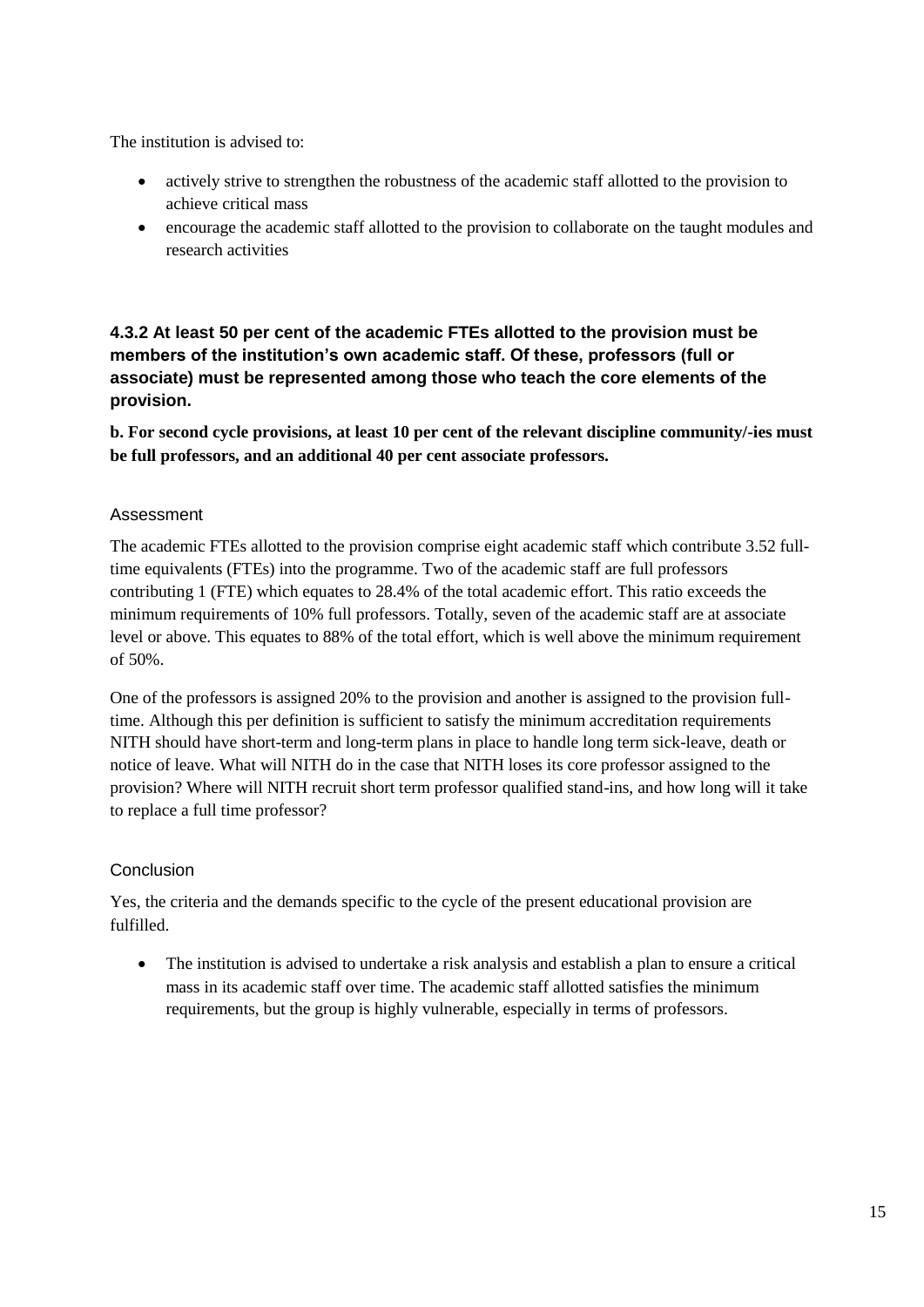## **4.3.3 The discipline community/-ies must be active in research and/or development work.**

#### **b. For the second cycle, documented results at a high level of quality.**

#### Assessment

NITH has over the last decade demonstrated an impressive growth in the number of scientific publications from nearly no publication activity to an acceptable level considering the size of the group. According to the statistics presented in the application the publication output appears to have converged on approximately 12 publication points per year. The group published three level-2 articles in 2011, which is a convincing indication that the research conducted is at a high level of quality.

However, it is unclear from the application whether all these publication points represent the faculty members involved in the master programme only, or whether these represents the publication output of the entire NITH. Assuming the publication output listed correctly represents the faculty members involved in the master programme only, the group achieves 1.5 publication points per faculty member, which is average in the sector and indeed high for a small private university college.

## Conclusion

No, the criteria and the demands specific to the cycle of the present educational provision are not fulfilled.

• The institution is required to confirm that the publication output in terms of publication points listed in the application actually cover the faculty members listed for the provision only. If this is not the case, NITH must provide correct publications statistics for the faculty members listed for the provision.

## **4.3.4 The discipline community/-ies must participate actively in relevant national and international networks and collaborative arrangements/projects.**

## Assessment

NITH participates in several formal and informal networks, nationally and internationally. Nationally, the academic staff allotted to the provision is actively involved in the NOKOBIT and NIK conferences, which constitute the main national academic meeting points for Norwegian computer science researchers. NITH is also an active member of the national council for information sciences. NITH also refers to several Scandinavian networks, including IRIS and the NORDPLUS mobility network.

NITH also participates in an EU framework 7 programme in collaboration with Brunel University in the UK.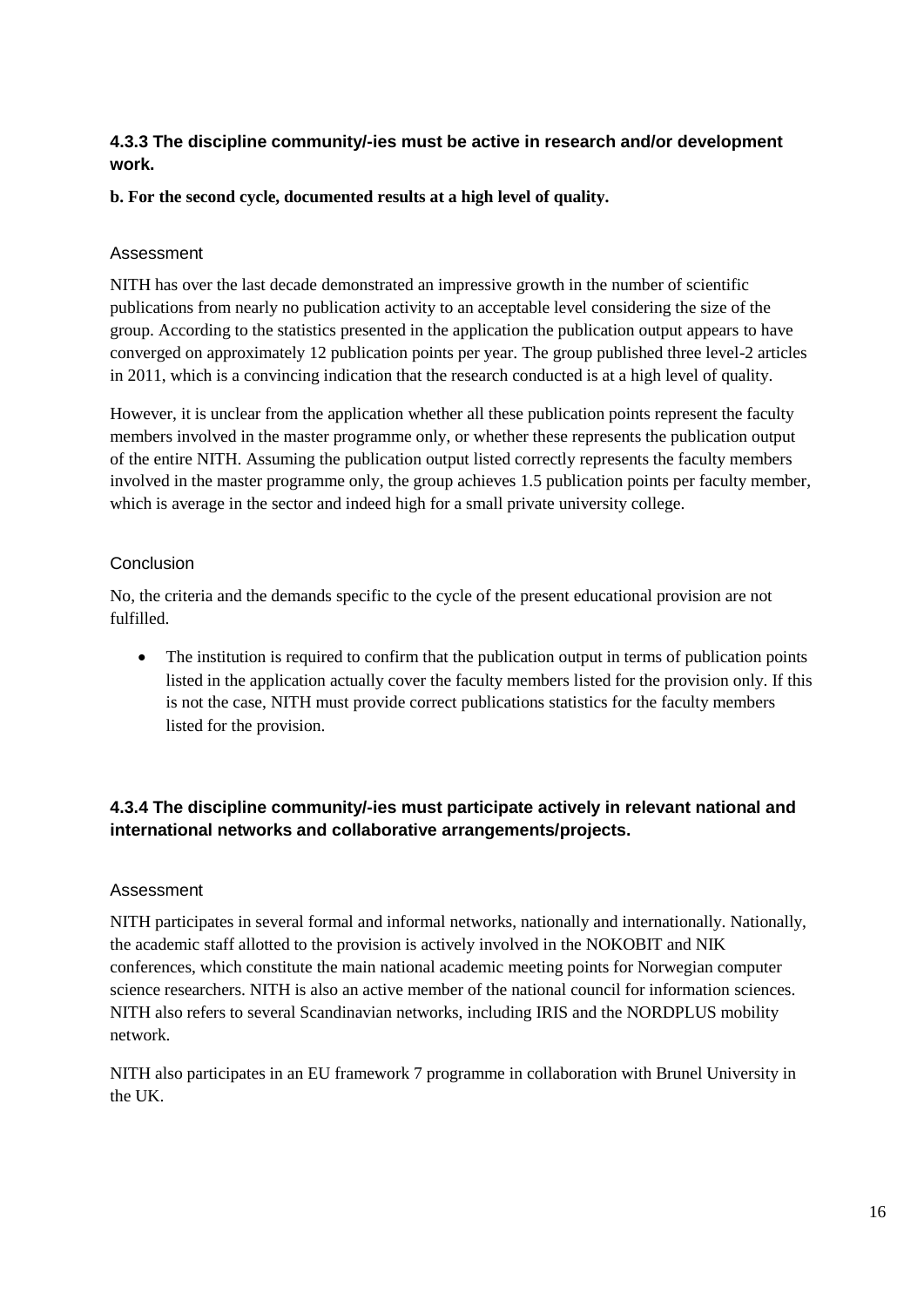The academic staff allotted to the provision at NITH are actively involved in editorial work and peerreview for various international conferences and journals relevant to the master programme. Some of these are considered prestigious such as the ACM CHI conference.

## Conclusion

Yes, the composition, size and collective competence of the discipline community/-ies is adapted to the provision as described in the plan, and is adequate for the conduct of relevant research and development work.

The institution is advised to:

- continue to encourage the academic staff allotted to the provision to participate in national and international networks, and exploit the opportunities in attracting faculty members and international students
- continue to encourage the academic staff allotted to the provision to devote time and effort to editorial and peer-review duties in conjunction with conferences and journals

## **4.3.5 For provision with vocational practice/internship arrangements, the discipline community/-ies and the practice supervisors must have relevant experience from the practice field.**

Not applicable.

## <span id="page-20-0"></span>*4.4 Support functions and infrastructure*

**4.4.1 The institution must have rooms, library services, administrative and technical services, ICT resources and working conditions for their students that are satisfactory and adapted to the provision as described in the study plan and the number of enrolled students.** 

## Assessment

NITH occupies modern premises in a central and attractive part of the capital. The application states that 200  $m<sup>2</sup>$  are reserved for the master programme. It is not certain whether this space will be shared by the two master programmes, that is  $100 \text{ m}^2$  per programme. However, it is beneficial if the two study environments are combined.

The MoTel-laboratory is a very positive and exciting initiative.

According to the accreditation application the NITH infrastructure includes a library that subscribes to the ACM digital library. This is a high quality source of highly relevant material and research that covers large parts of the research literature relevant to the master programme. To complete the collection, NITH could consider an institutional subscription to IEEE eXplore, which would complement ACM and probably cover some 80-90% of all relevant and updated research literature.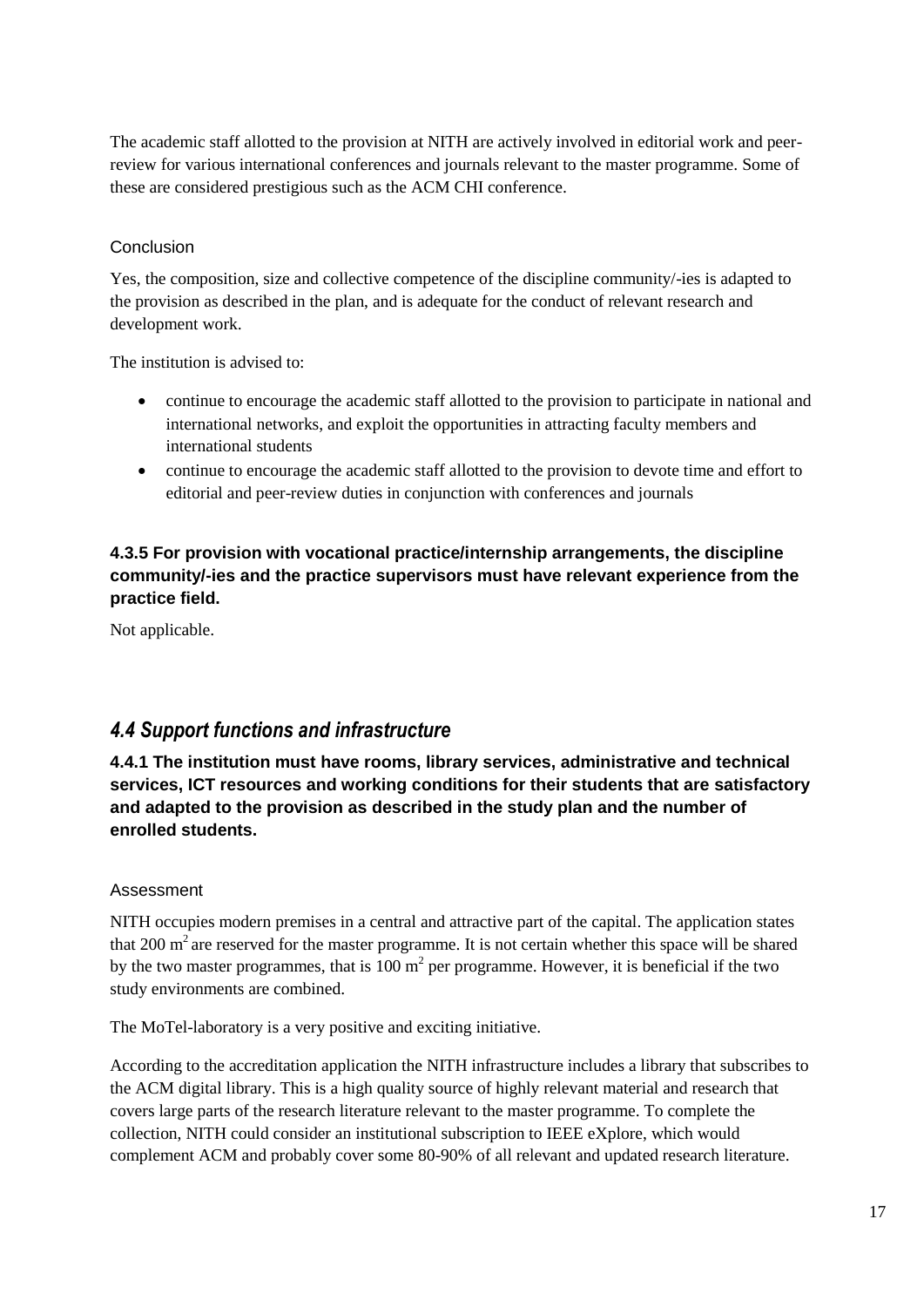The accreditation application describes a satisfactory ICT infrastructure, LMS (Learning Management System) and other administrative services.

#### Conclusion

Yes, the institution has adequate support functions and infrastructure.

The institution is advised to:

- maintain focus on the suitability of the real-estate allocated to the students
- consider an institutional subscription to IEEE eXplore digital library
- actively promote the use of, and train students in the use of ACM-digital library as a resource in their studies
- continue the development of MoTel as a resource for students and faculty members, and actively use MoTel for marketing the programme in terms of potential students and society at large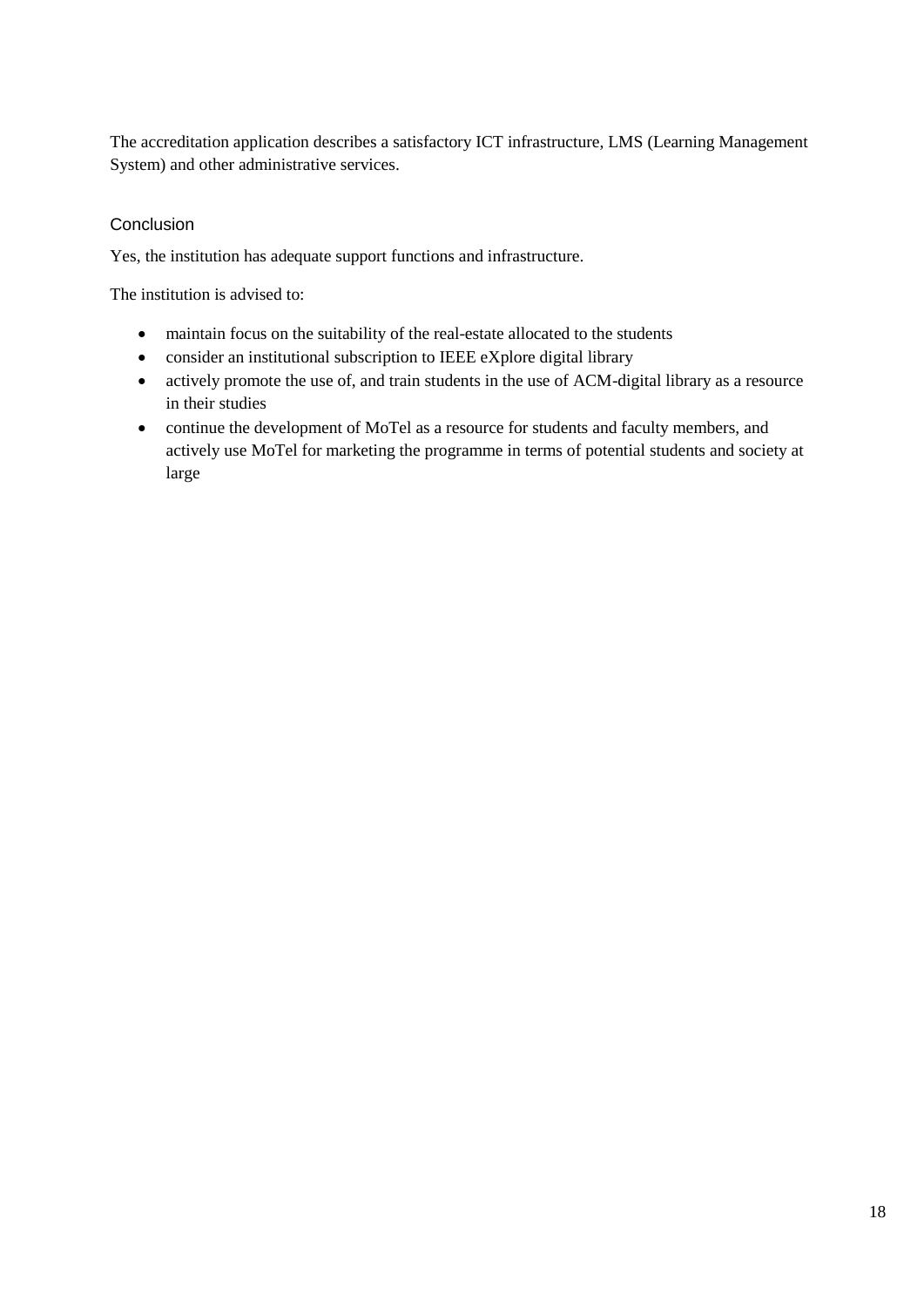## <span id="page-22-0"></span>**5 Conclusion**

On the basis of the written application with attached documentation, the expert committee concludes the following:

## **The committee does not recommend accreditation of the Master of Applied Computing at Norwegian School of Information Technology.**

The expert assessment states which demands the institution is required to meet in order to achieve accreditation. In addition, the committee has provided advice for the further development of this educational provision.

The following demands are not met:

4.1.4 A plan of the students' expected workload must be presented.

4.2.1 The educational provision must have an adequate title

4.2.2a. Learning outcomes must be expressed in terms of a candidate's intended achievements in knowledge, skills and general competence, as related to the National Qualifications Frameworks.

4.2.2c. Content and design of the provision must be satisfactorily related to the description of learning outcomes.

4.2.2d. Teaching and student work must be suited for the achievement of intended learning outcomes, as expressed in the plan.

4.2.2e. Exams and other means of evaluation must be suited for the assessment of the students' attainment of intended learning outcomes, as expressed in the plan.

4.3.1 The composition, size and collective competence of the relevant discipline community/-ies must be adapted to the provision as the plan describes it and adequate for the conduct of relevant research and development work.

4.3.3 The discipline community/-ies must be active in research and/or development work.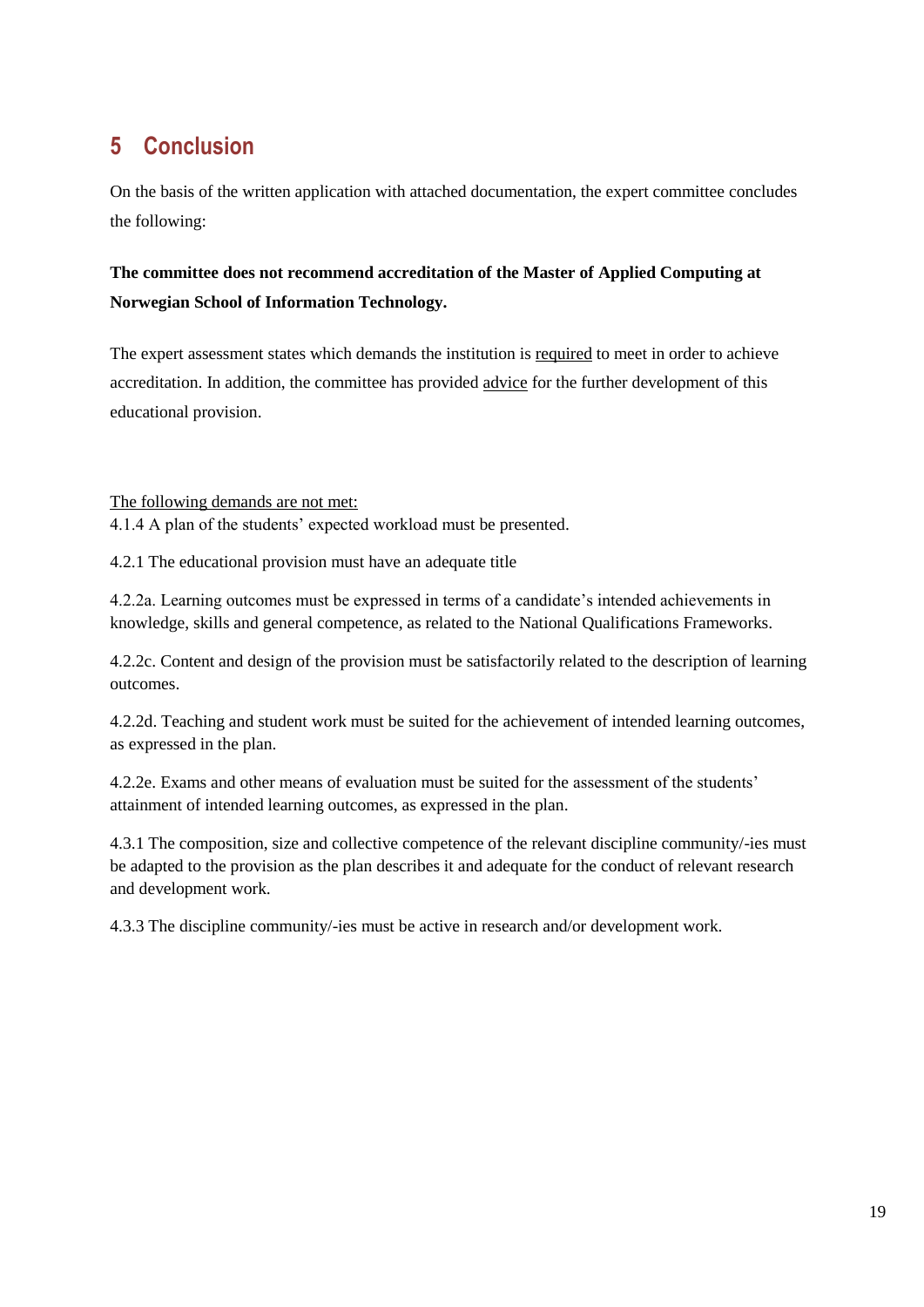## **The following demands must be met in order to achieve accreditation:**

The institution is required to:

#### **4.1.4 A plan of the students' expected workload must be presented.**

- provide an explanation of the numbers assigned to the various activities and what the various activities entail
- provide evidence that the amount of individual work is in the range of 30-60 ECTS

#### **4.2.1 The educational provision must have an adequate title**

provide a title for the programme that accurately communicates its contents and scope.

## **4.2.2a. Learning outcomes must be expressed in terms of a candidate's intended achievements in knowledge, skills and general competence, as related to the National Qualifications Frameworks.**

 describe learning outcomes according to the National Qualification Framework with distinct and separate bullet points for each learning outcome written in present tense.

## **4.2.2c. Content and design of the provision must be satisfactorily related to the description of learning outcomes.**

- describe how the leaning outcomes at programme level are connected to the learning outcomes at course level. The description must demonstrate that all the learning outcomes are covered by the courses that collectively comprise the provision.
- review prerequisite descriptions for each course to ensure that students have prior knowledge, skills and general competences to start the various courses
- narrow the scope of the course Mobile Computing
- rename the course Interactive Enterprise Technologies simply Interactive Technologies
- provide a more detailed description of the learning outcomes for the course Research Methods and sharpen its focus.

## **4.2.2d. Teaching and student work must be suited for the achievement of intended learning outcomes, as expressed in the plan.**

- describe the expected progress of the students and the internal relationship between the courses
- introduce more variation in the means used for teaching and student work
- revise the teaching and student work descriptions in the study plan to reflect changes in the learning outcome descriptions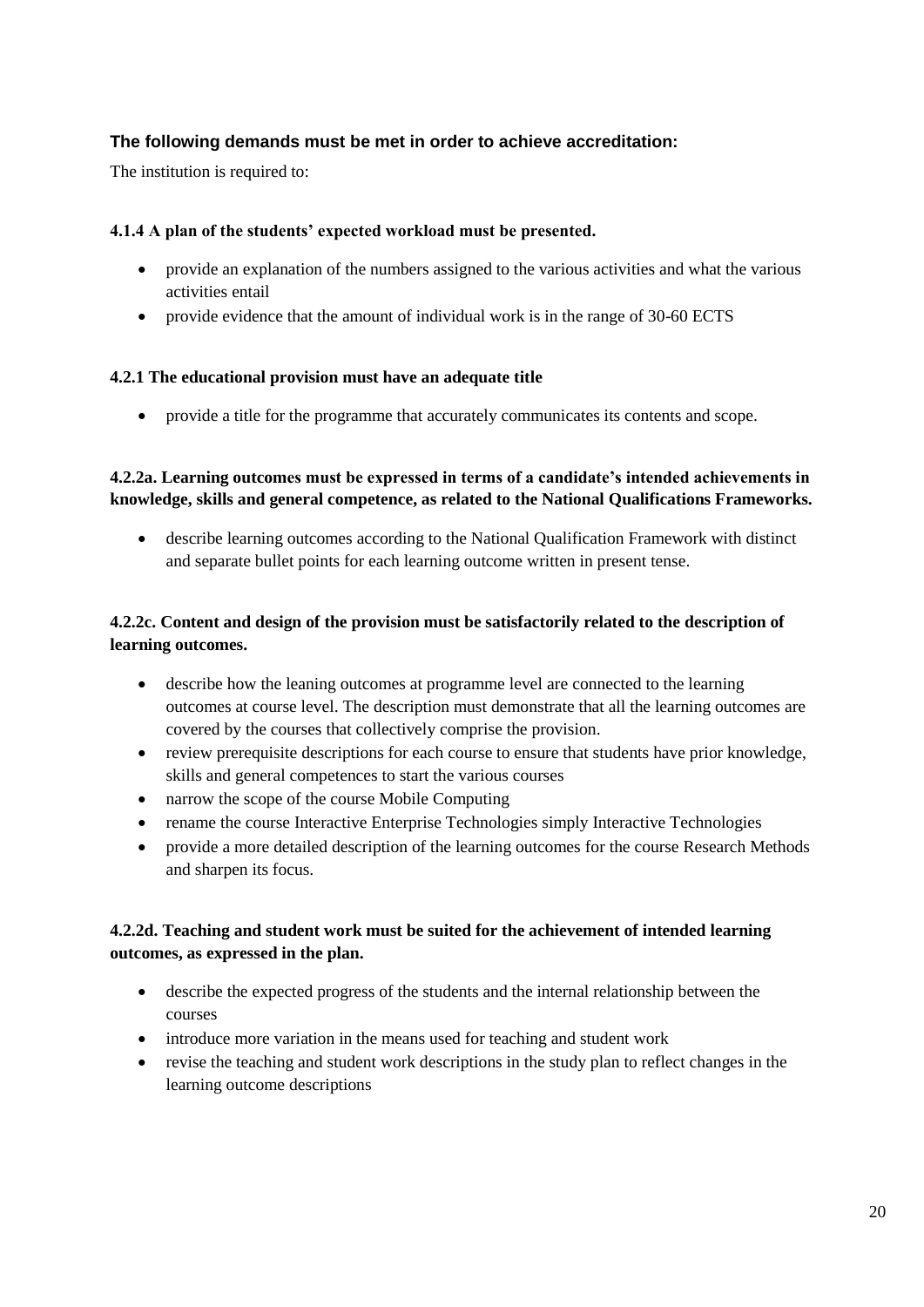**4.2.2e. Exams and other means of evaluation must be suited for the assessment of the students' attainment of intended learning outcomes, as expressed in the plan.**

- specify details regarding how the learning outcomes are evaluated and provide a justification of why the specific means of evaluation are chosen
- provide specific details regarding the evaluation in the study plan to avoid ambiguities

## **4.3.1 The composition, size and collective competence of the relevant discipline community/-ies must be adapted to the provision as the plan describes it and adequate for the conduct of relevant research and development work.**

 employ an associate professor in Big Data with the academic profile described in the application

#### **4.3.3 The discipline community/-ies must be active in research and/or development work.**

 confirm that the publication output in terms of publication points listed in the application actually cover the faculty members listed for the provision only. If this is not the case, NITH must provide correct publications statistics for the faculty members listed for the provision.

## **The committee offers the following advice to develop this educational provision further:**

The institution is advised to:

- clearly indicate that this is a 120 ECTS programme requiring 80 ECTS specialization for applicants in all relevant documentation
- identify how students will be recruited nationally and internationally
- devise a strategy for recruiting NITH's own bachelor candidates while preventing unconstructive internal competition with the other master programme in Information Systems
- identify how to ensure quality education for part-time students
- closely monitor the national student recruitment trends in computer science
- stimulate synergies and improved study environment by introducing common academic and social arenas for students enrolled onto the two master programmes
- further develop and describe the relevance of the more futuristic courses in the provision such as Internet of Things.
- maintain a continuous focus on actively involving students in ongoing research activities. The students should be considered a beneficial research resource.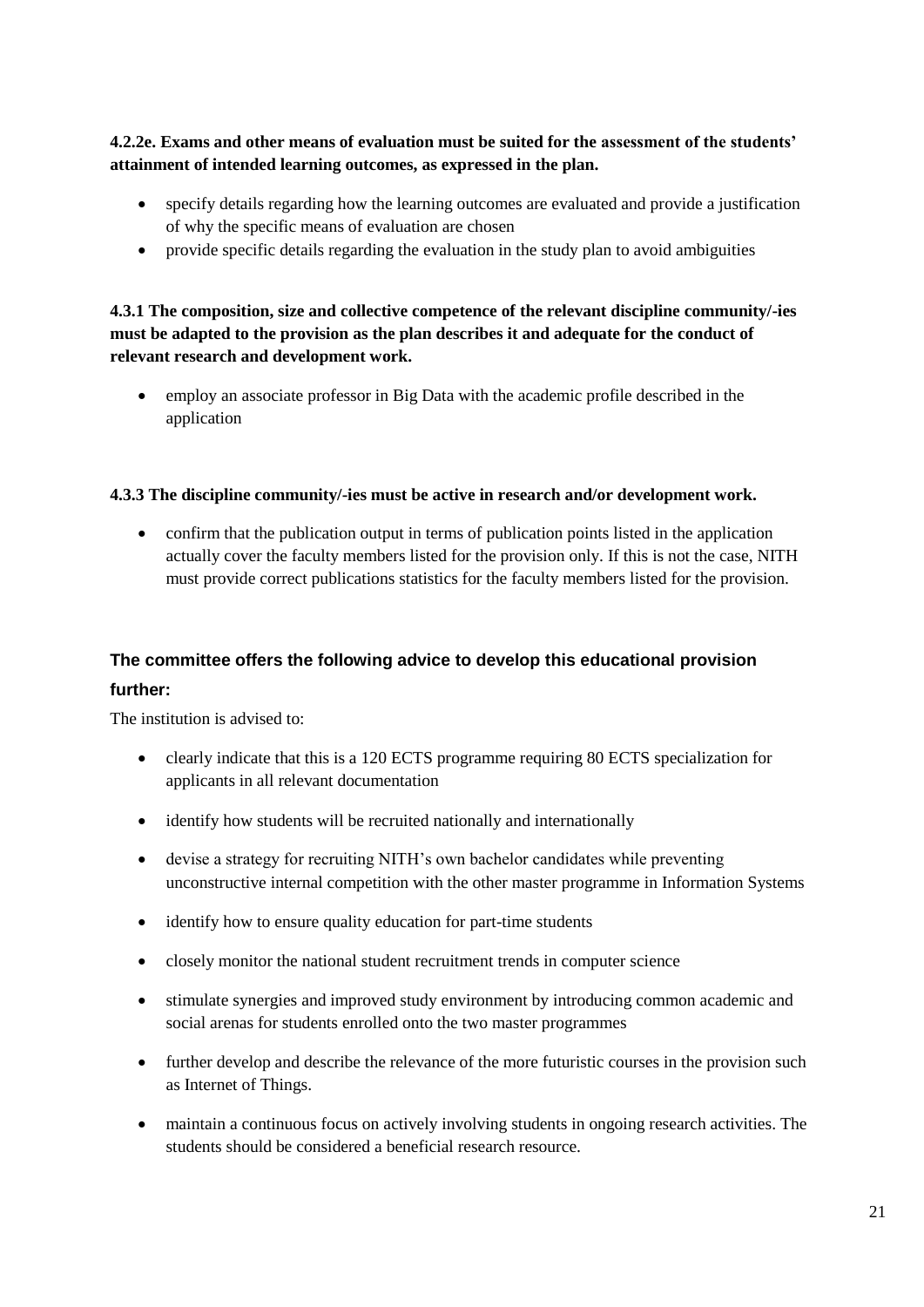- consider including students as co-authors on publications where students have contributed significantly through their work. Student co-authorship can be developed as an indicator measuring the degree of research-based education.
- consider combining the students from both master provisions into single research methods classes.
- devise a plan for how international students are to be recruited
- devise a plan for accommodating the inbound international students so that they become an integral part of the student environment at NITH
- actively strive to strengthen the robustness of the academic staff allotted to the provision to achieve critical mass
- encourage the academic staff allotted to the provision to collaborate on the taught modules and research activities
- undertake a risk analysis and establish a plan to ensure a critical mass in its academic staff over time. The academic staff allotted satisfies the minimum requirements, but the group is highly vulnerable, especially in terms of professors.
- continue to encourage the academic staff allotted to the provision to participate in national and international networks, and exploit the opportunities in attracting faculty members and international students
- continue to encourage the academic staff allotted to the provision to devote time and effort to editorial and peer-review duties in conjunction with conferences and journals
- maintain focus on the suitability of the real-estate allocated to the students
- consider an institutional subscription to IEEE eXplore digital library
- actively promote the use of, and train students in the use of ACM-digital library as a resource in their studies
- continue the development of MoTel as a resource for students and faculty members, and actively use MoTel for marketing the programme in terms of potential students and society at large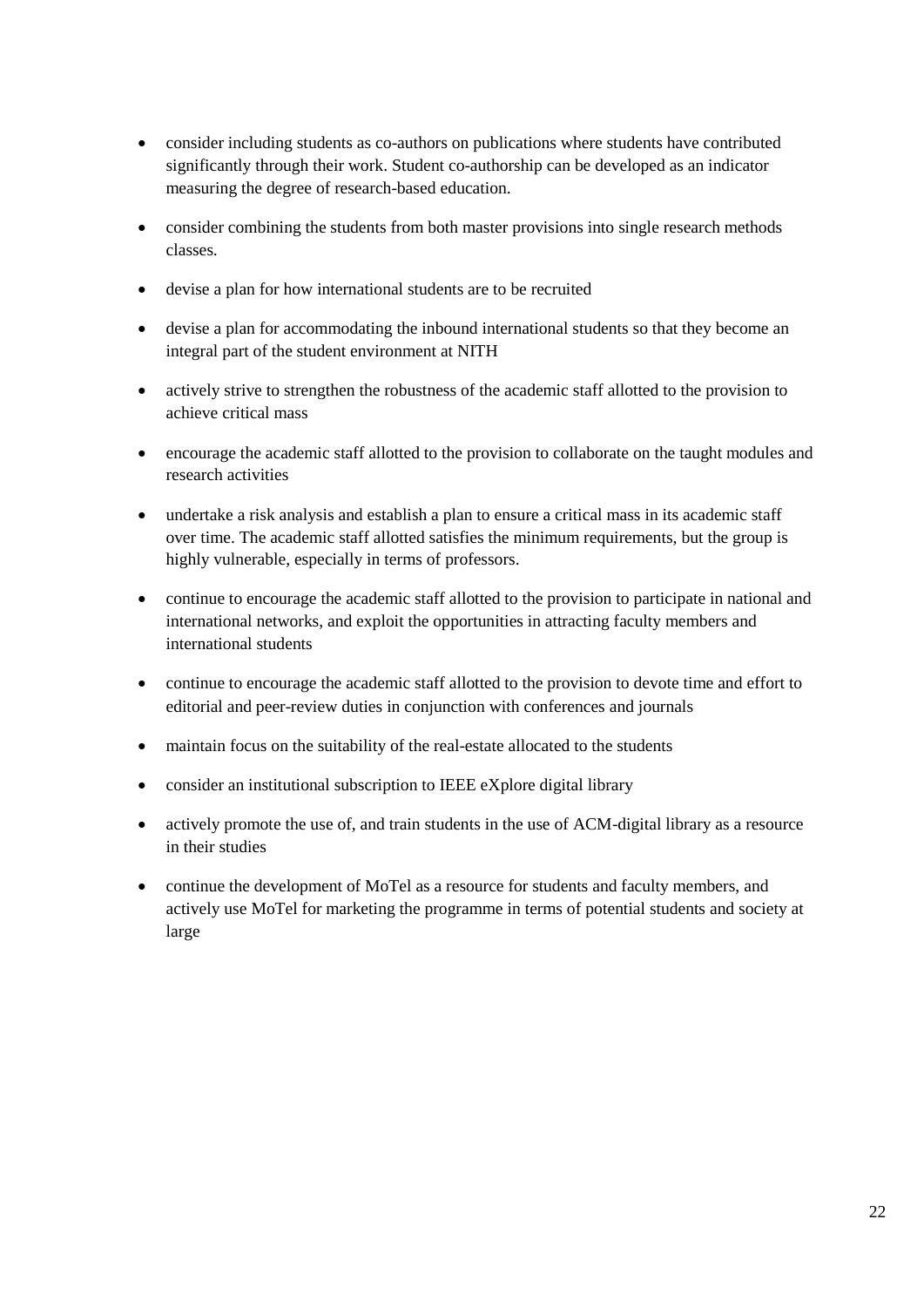## <span id="page-26-0"></span>**6 Commentary from the institution**

Following is the detailed response to each of the demands stated as 'not met' by the committee in the expert assessment report of  $5<sup>th</sup>$  of July 2013. All changes to documents that were part of the initial application are marked in yellow. Revised documents are attached as appendices to this response letter. For other documents referenced in application document, we refer to appendices submitted with the initial application.

#### **4.1.4 A plan of the students' expected workload must be presented**

All course descriptions have been revised and the following fields have been added to further detail the various course specific activities: Teaching methods, coursework requirements, form of examination, use of examiners and examination support materials. An Excel sheet (See appendix 2) has been created to highlight the amount of time students spend on different activities in the courses. This adds clarity and detail to the course internal activities. To provide evidence of the amount of individual work in this master programme, section 1.4 in the application document has been revisited and a new table, detailing amount of individual ECTS for all courses, has been added. The amount of individual ECTS required are within the recommendation from the Ministry of Education and Research.

#### **4.2.1 The educational provision must have an adequate title**

We do acknowledge the committees recommendations of Applied Computing being a possible vague and broad title. We welcome this discussion and we have followed the committees' recommendation to be more specific and therefor narrowed the master programme title to Master of Applied Computer Science. By doing this we stay in accordance with the practice from similar programmes in USA, Europe and Nordic such as; Master of Applied Computer Science (Univ. of Leuven, Belgium), The Institute for Applied Computational Science (Harvard Univ., USA), Msc in Applied Computer Science (Univ. of Memphis, USA) and Master of Applied Computer Science (HIG, Norway). Furthermore, this change removes the possible ambiguity for prospective students and the structure and description of the master programme should be easily recognizable for international students. We agree with the committee recommendation regarding the programme specialization and have subsequently changed the specialization title to Software Integration.

## **4.2.2a. Learning outcomes must be expressed in terms of a candidate's intended achievements in knowledge, skills and general competence, as related to the National Qualifications Frameworks, 4.2.2c. Content and design of the provision must be satisfactorily related to the description of learning outcomes & 4.2.2d. Teaching and student work must be suited for the achievement of intended learning outcomes, as expressed in the plan.**

We agree that the mapping between learning outcomes at programme level and learning outcomes at course level were only partially covered in the table in section 2.2.c. This table has been removed to avoid confusion. The overall learning outcomes at programme level have been detailed and follow the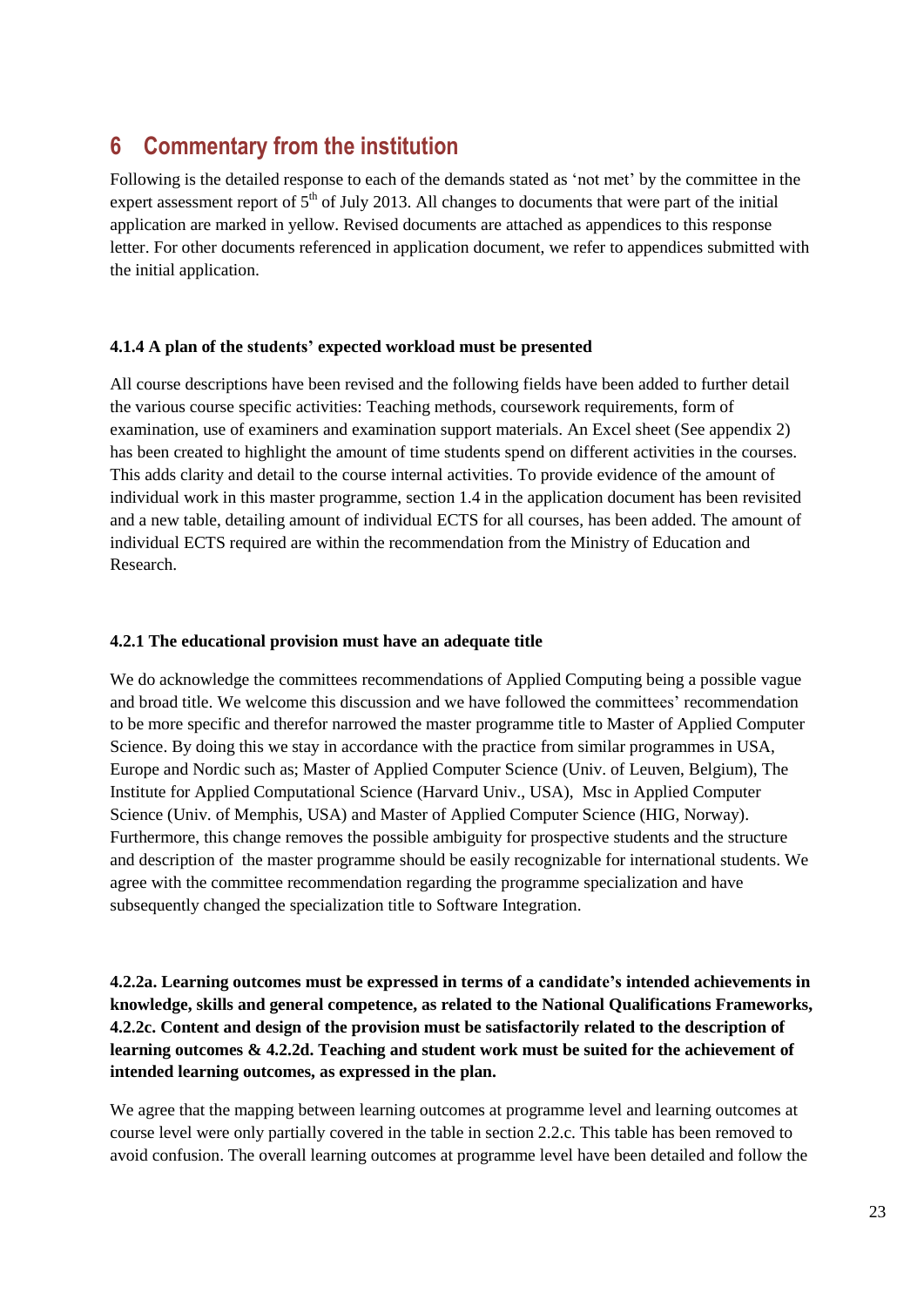language and set-‐up suggested by the qualification framework. The learning outcomes description in section 2.2a has been revisited and rewritten. Bullet points, following the convention from the National Qualification Framework, now describe each category of learning outcomes and in addition the written text describing each learning outcomes category has been extended and now provide a more thorough description. The learning outcomes of each of the courses have also been revisited (See appendix 3) and each bullet point has been reassessed in order to follow the national qualification framework and express the desired learning outcome. With this effort, the learning outcomes from course level are aligned with the learning outcomes at programme level, and the mappings between the two levels are easy to see given the use of amalgamated vocabulary.

The course descriptions in the study plan have been revised to show the expected progress of the students throughout the master programme. Each course description has been revisited and internal relationship (if required) has been indicated as a part of prerequisites. This should ensure both a clearer relationship between associated courses in the programme, as well as highlight required prerequisite knowledge from prospective students. The course descriptions have also been given more details in relation to teaching, student assessment, coursework requirements and examination details. The course descriptions and the study plan have added depth and show clearer how the courses are thought, the variety of methods used, how the students work and how the students are evaluated. The academic breadth and depth are described in section 2.2.c of the application. Here both the progression of the programme is described, and a new table with accompanying text illustrates how the learning outcomes at programme level are mapped to the individual modules. We thank the committee for their valuable suggestions in this matter.

The course description of Mobile computing has been revisited and narrowed to have the intended focus of applied mobile computing. The course now concentrates the focus on application development, user interface and mobile application software architectures. Please see the course description document, appendix 3.

The learning outcomes of the course Research methods has been detailed further. The focus of the module and its activities has also been revisited and a more thorough description added. Please see the course description document, appendix 3.

Interactive Enterprise Technologies has been renamed Interactive Technologies, following the committee's recommendation. Please see the course description document.

#### **4.2.2e. Exams and other means of evaluation must be suited for the assessment of the students' attainment of intended learning outcomes, as expressed in the plan.**

The learning outcomes of the proposed Master programme aimed towards the acquisition and application of research-based domain knowledge, general and specific problem solving skills, professional preparedness and market readiness with advanced software craft, and development of general competencies including reflective practice with an awareness for and adherence to professional ethics. The rationale for the chosen examination forms have been further detailed in section 2.2.e of the application document.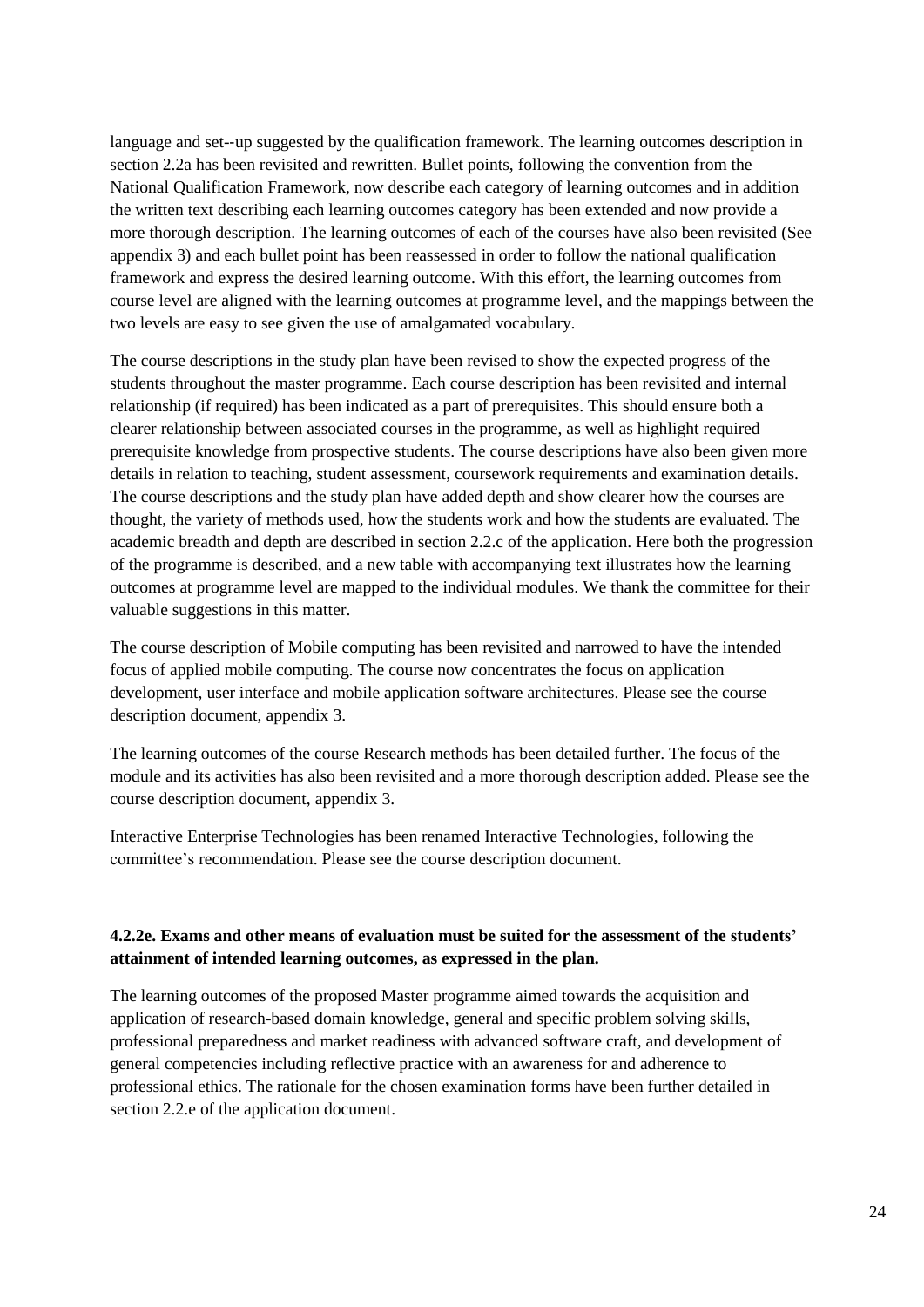## **4.3.1 The composition, size and collective competence of the relevant discipline community/-ies must be adapted to the provision as the plan describes it and adequate for the conduct of relevant research and development work.**

After submission of the original application in FEB 2013, we have employed two new members of faculty.

• Per Lauvås (CV in appendix 5) has background as a practitioner from the field of computer science and holds a certification in SQL server. He has worked as a consultant within the filed of business intelligence. In the Big Data course Lauvås will contribute to the theoretical and practical aspects.

• Lars Sydnes (CV in appendix 4) holds a PhD in Mathematics and will contribute to the mathematical and algorithmic part of the course.

With this composition of faculty, we plan to run the Big Data module as a joint module shared between these two lecturers and Prof Vatrapu. Accordingly, we have updated the table in section 3.2 as well as Table 3 from Chapter 5.

#### **4.3.3 The discipline community/**‐**ies must be active in research and/or development work.**

We confirm that the publication points listed in the application actually cover the faculty members of NITH. We have now also included a separate table showing the publication output in terms of publication points for only the faculty members listed for the provision. Please refer to the updated section 3.3

| <b>Appendices to Response Letter</b>                |   | Appendix nr. |
|-----------------------------------------------------|---|--------------|
| Updated Application for Accreditation document      |   |              |
| Spread sheet highlighting activities in the courses | 2 |              |
| Revised plan of programme (course descriptions)     | 3 |              |
| CV Lars Sydnes                                      | 4 |              |
| CV Per Lauvås                                       | 5 |              |
|                                                     |   |              |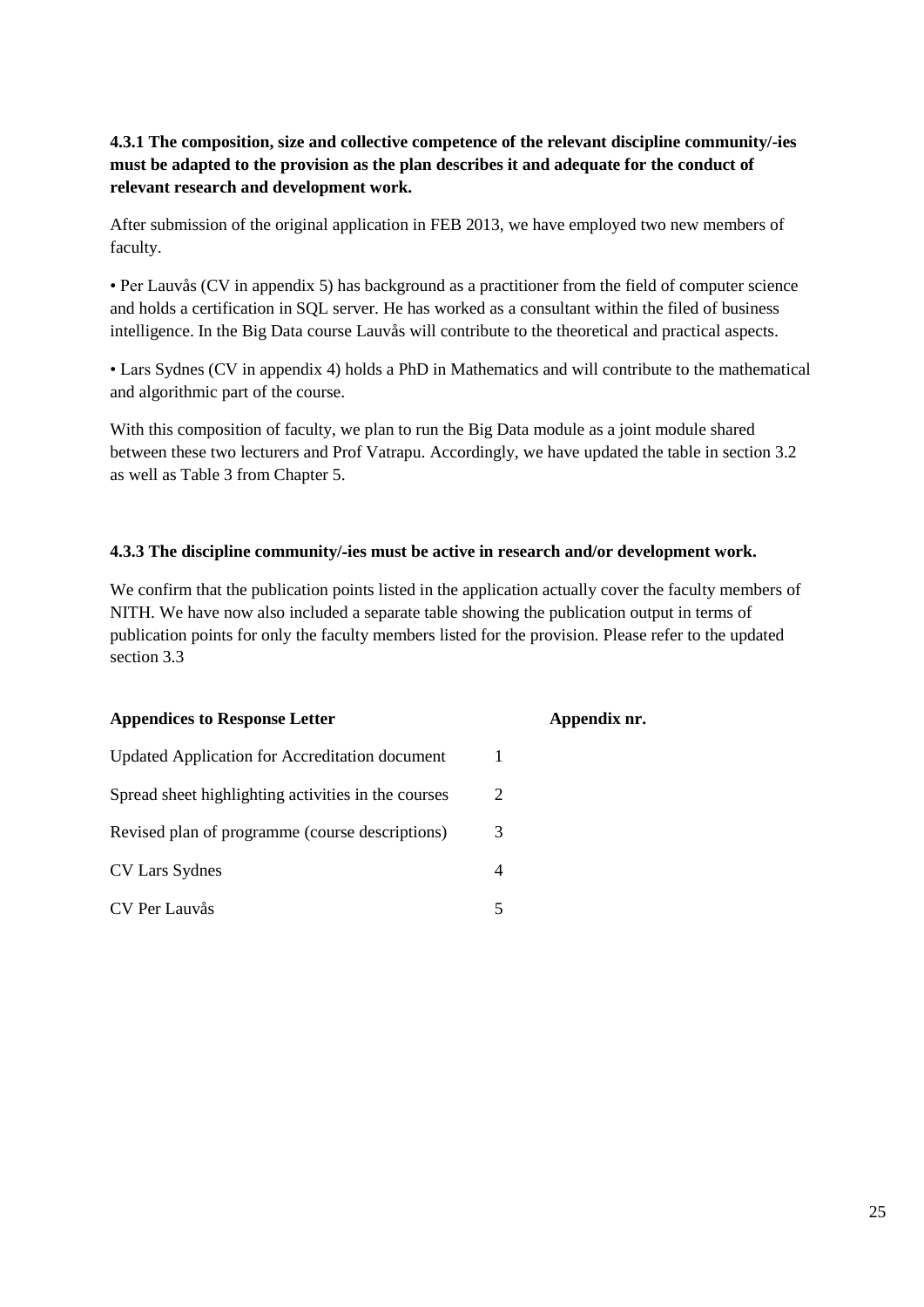## <span id="page-29-0"></span>**7 Expert committee's additional evaluation**

The committee has studied the revised application with its supplementary documentation and is impressed with the effort and dedication NITH has put into the revision to enhance the quality. The committee concludes that the program can be accredited in light of the changes made.

#### **4.1.4 A plan of the students' expected workload must be presented**

NITH has provided an explanation of the numbers assigned to the various activities and elaborated on what the various activities entail. NITH has provided a table showing that the amount of individual work is in the range of 30-60 ECTS.

#### **Conclusion: NITHs account is convincing.**

#### **4.2.1 The educational provision must have an adequate title**

NITH has modified the title of the provision from Applied Computing to Applied Computer Science with Specialization in Software Integration. However, the specialization is not mentioned on the front page of the application and thus leaves some ambiguity about whether Software Integration is actually part of the title or not. It is important to accurately communicate the content of the provision when communicating with external stakeholders for instance when recruiting students such that the actual contents match the students' expectations. The title of the educational provision is thus adequate provided the specialization in Software Integration is explicitly mentioned together with Applied Computer Science.

#### **Conclusion: NITHs account is convincing.**

#### **4.2.2 The provision must be described with reference to learning outcomes**

#### **a. Learning outcomes must be expressed in terms of a candidate's intended achievements in knowledge, skills and general competence, as related to the National Qualifications Frameworks.**

The study plan has been revised according to the National Qualifications Frameworks. Each learning outcome is listed as a separate bullet point making it easier to make reference to NQF. The learning outcomes are correctly written in present tense.

#### **Conclusion: NITHs account is convincing.**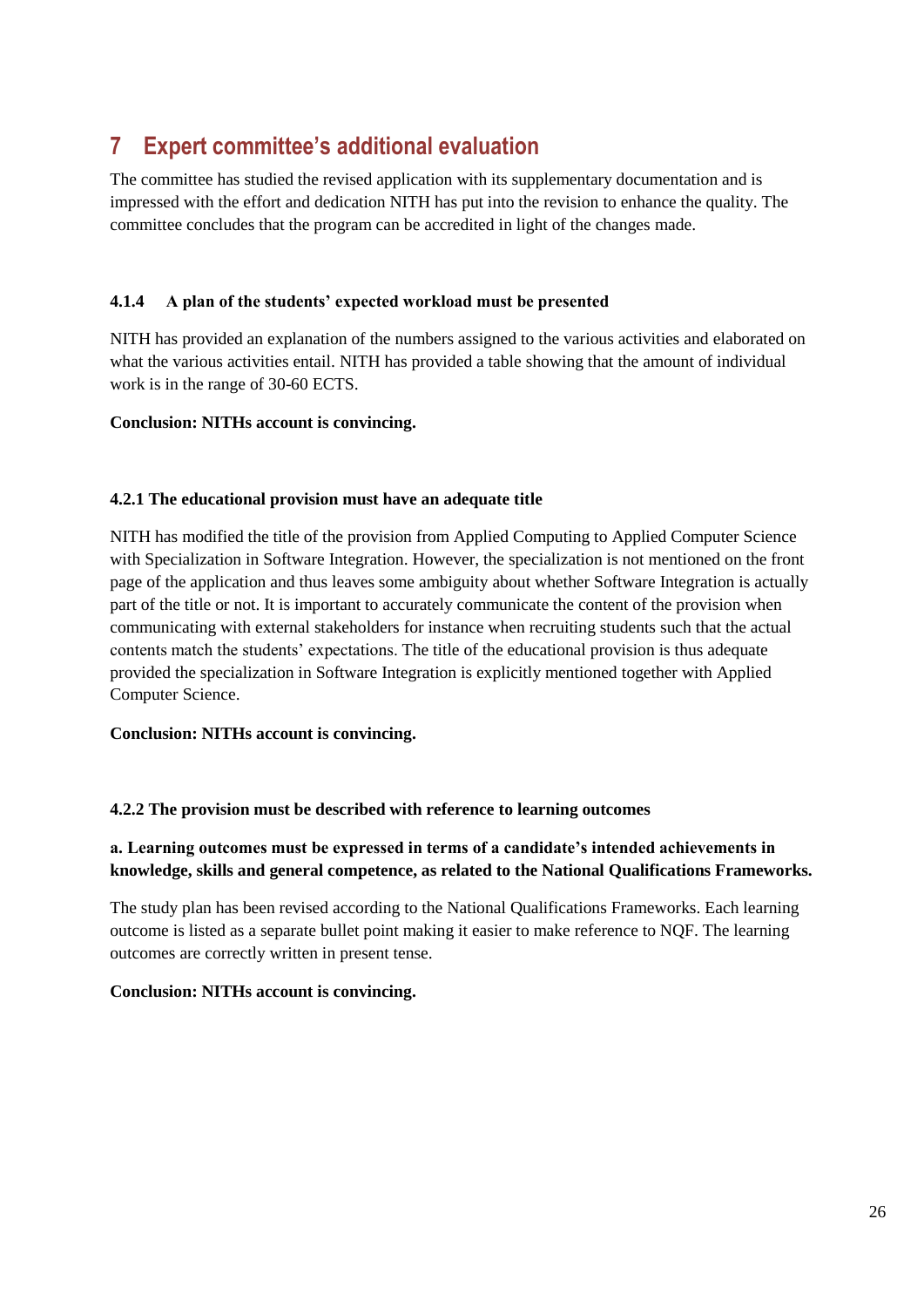#### **c. Content and design of the provision must be satisfactorily related to the description of learning outcomes.**

NITH has done an impressive job reworking the study plan according to the National Qualifications Frameworks. A table is added to the application showing the connections between the learning outcomes at program level and the learning outcomes at the course level. However, this table is not matching the actual study plan as it indicates more connections than there seems to be. For instance, learning outcome K (relating to innovation) could only be found in the course Interactive Technologies, while the table suggests that this learning outcome is related to a total of 8 courses out of the 11 courses. The course description for Interactive Technologies is convincing in terms of leading to learning outcome K related to innovation.

It is hard to see a clear connection between some of the other learning outcomes at program and course level. For example, in Systems Development it is not obvious which program level learning outcome "can select the appropriate models, theories, and frameworks for technology integration oriented information system development" is connected with. Other examples include "can examine memory resident databases and streaming technologies which allow analysis of data on the flight" in Big Data. NITH should work on streamlining and clarifying the learning outcomes and make the connection between program and course level learning outcomes obvious to the reader. Moreover, some of the subtle learning outcomes in the National Qualifications Frameworks could be more obvious and explicitly stated at course level such as "independent work" in learning outcome N or "communicate with practitioners" in learning outcome O.

The same is the case for the other generic learning outcomes. The committee's reason for approving the application despite these flaws is that all learning outcomes seems to be represented in the course plan such that students are exposed to all of these generic learning outcomes. The fact that the application is technically incorrect is thus given less emphasis. NITH is however encouraged to devote attention to the relationship between learning outcomes at program and course level to ensure that the master provision is adhering to national standards.

A prerequisite section has been added to each course. This gives some indication of what students is expected to know a priori. NITH is encouraged to continue to develop the course description so that also prerequisites are referring to learning outcomes.

The scope of the course Mobile Computing is narrowed to fit applied computing with a focus on application development, user interfaces and architecture.

The course Interactive Enterprise Technologies has been renamed to Interactive Technologies as suggested by the committee.

The revised course description of Research Method is now much improved with more specific and focused. The learning outcomes seem well suited for a master program in applied computer science.

#### **Conclusion: NITHs account is convincing.**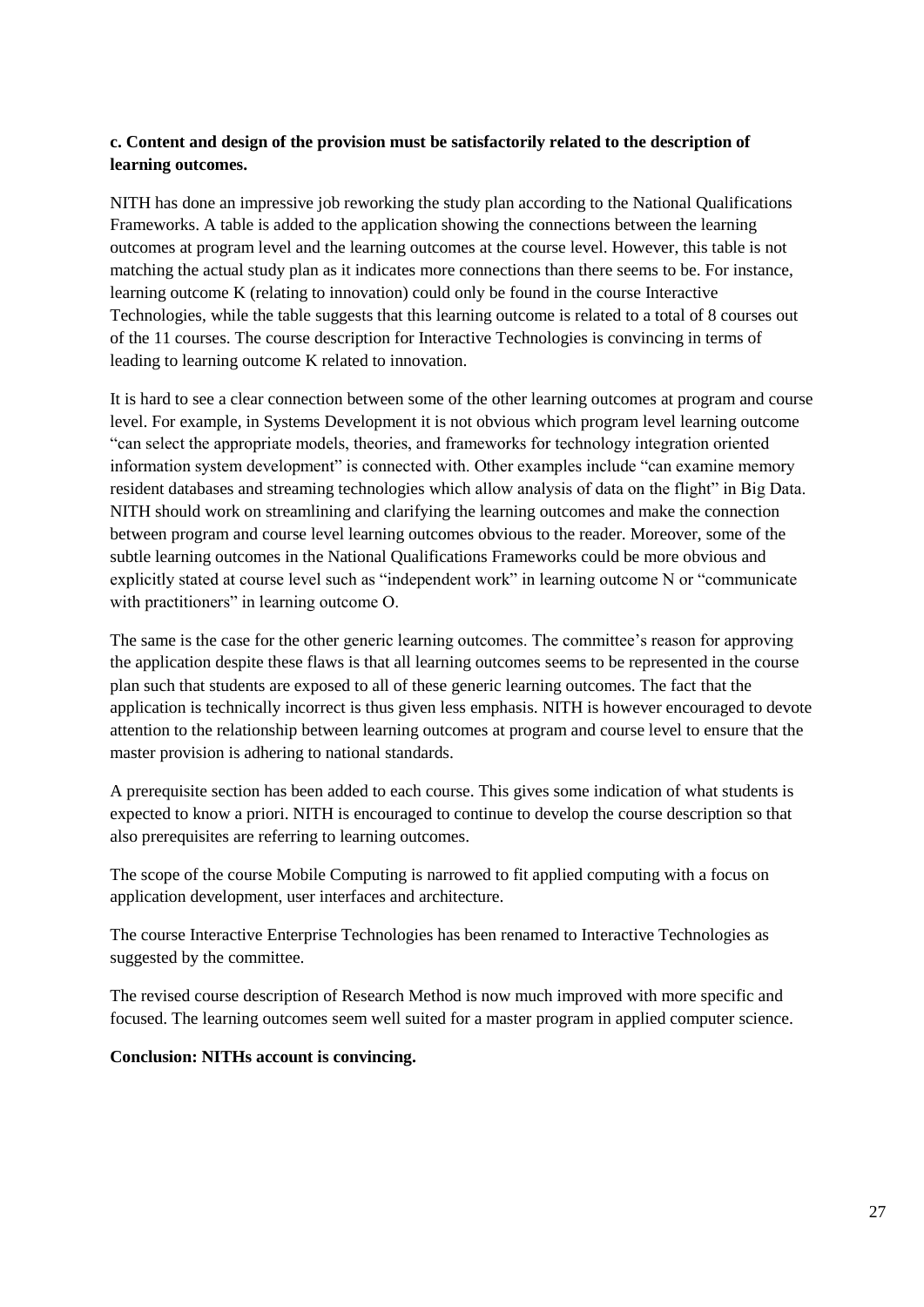#### **d. Teaching and student work must be suited for the achievement of intended learning outcomes, as expressed in the plan.**

The study plan has been revised according to the National Qualification Frameworks and the student work is sufficiently related to the learning outcomes. The plan now more clearly expresses the expected progress of the students and the intended relationship between the courses. Each course description has a prerequisite section specifying which other topics students must know before taking the course. NITH is encouraged to further develop the prerequisite sections in terms of learning outcomes instead of topics as stated previously. The revised plan expresses sufficient variation in work description. NITH is encouraged to continue to work on improving the student work in order to maximize learning.

#### **Conclusion: NITHs account is convincing.**

#### **e. Exams and other means of evaluation must be suited for the assessment of the students' attainment of intended learning outcomes, as expressed in the plan.**

The study plan has been clarified to include vital details regarding exams and evaluation forms and what is expected from the student, such as length of written work. The revised application justifies the choice of exams and evaluation forms and these are related to learning outcomes. NITH has chosen to employ group work in programming related courses and individual essays in the other courses. Matching exams and evaluation forms with learning outcomes is challenging. NITH is therefore encouraged to continue to search for, experiment with and try different forms of examination and evaluation forms to find forms that directly relates to, and suitable for, the specific learning outcomes.

#### **Conclusion: NITHs account is convincing.**

#### **4.3.1 The composition, size and collective competence of the relevant discipline community/-ies must be adapted to the provision as the plan describes it and adequate for the conduct of relevant research and development work.**

NITH has since the original application was submitted recruited two individuals who have the competence to cover the subject Big Data.

#### **Conclusion: NITHs account is convincing.**

#### **4.3.3 The discipline community/-ies must be active in research and/or development work.**

NITH has confirmed that the statistics provided in the original application included the full research output of NITH at institutional level and thus were misleading. NITH has provided a convincing revised statistics for the research output for the individuals listed for the provision. The level of the research output shows that the collective group is active in research and development.

#### **Conclusion: NITHs account is convincing.**